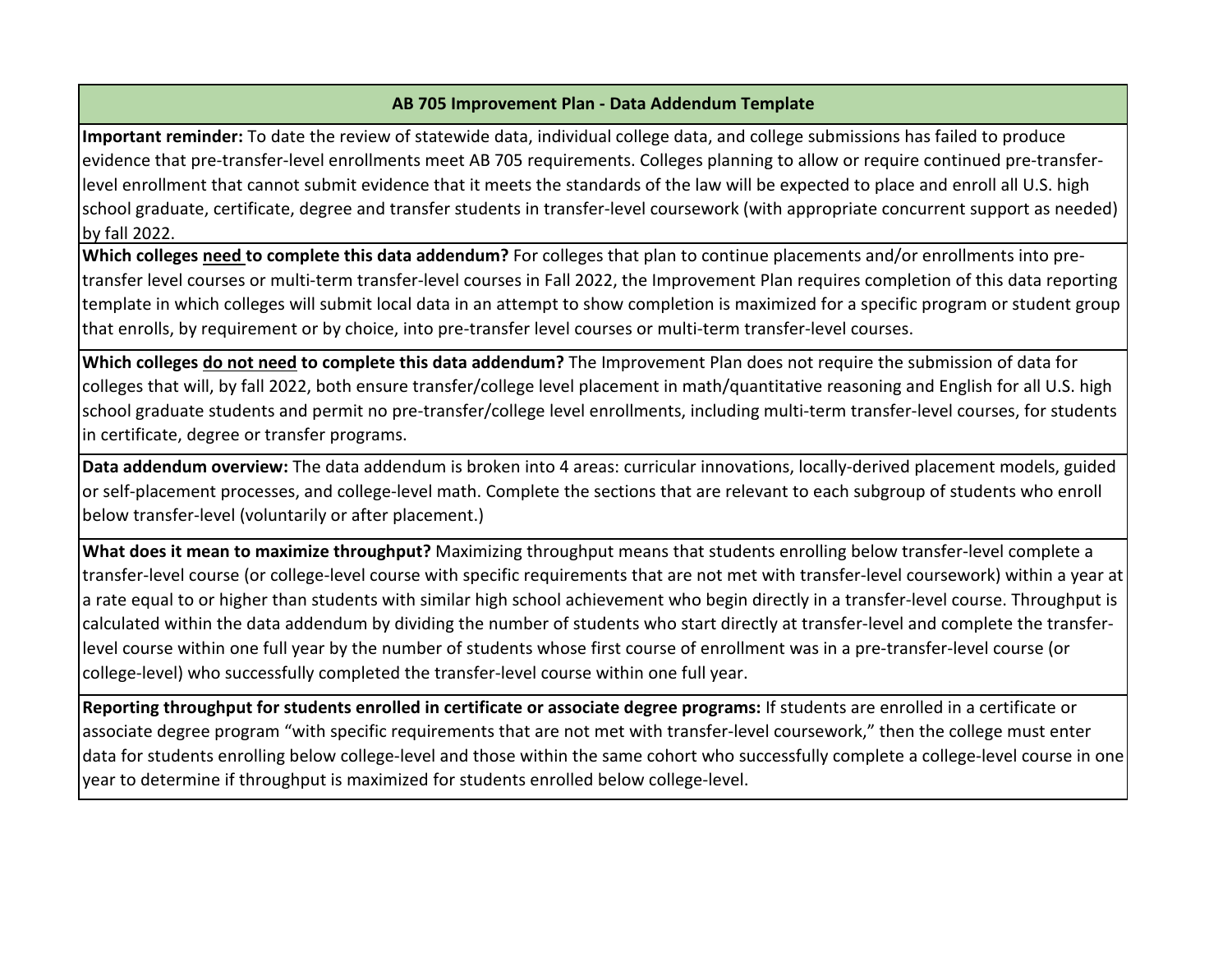**Indicating if throughput is maximized:** After entering all the requested data, the data addendum will indicate if throughput is maximized for the three GPA bands entered (regardless of sample size). If throughput is not maximized it is indicated as "No", and if throughput is maximized for the student population it is indicated as "Yes". In both instances, colleges completing the data addendum are required to submit the completed data addendum to the CCCCO for review.

**How to report enrollments:** The data addendum includes tabs to report four separate ways in which students are able to enroll below transfer level in newly developed processes the college has created on or after Fall 2019.

**Which enrollments should be reported?** If your college changed your processes on or after Fall 2019, and students are still able to enroll below transfer-level, please report on students who enrolled any time between Fall 2019 and Fall 2020, after the change was made to capture the most recent enrollment and outcomes based on the process your college is currently using. Report enrollments for any terms in the timeframe in which students were placed below transfer level and track outcomes for one full year. Because the categories overlap, you may be reporting the same cohort in multiple tabs. All prior processes and curriculum for Fall 2019 were previously reported in the Equitable Placement Validation of Practices Template.

**Description of the four categories in the data addendum:** 

1. *Curricular innovations:* report on enrollment in courses below transfer-level that are not part of the traditional developmental math sequence and are not corequisite support courses associated with transfer-level courses. These courses may include the following: newly developed courses designed to prepare students for transfer-level courses, an accelerated course sequence that starts students in a pre-transfer level course, a transfer-level course stretched over two terms, or a jumpstart or bootcamp course that starts students below transfer level.

2. *Local placement model:* report on enrollment in courses below transfer-level that result from placement rules that deviate from the statewide default placement rules.

3. *Guided or self-placement* : report on enrollment in courses below transfer-level that result from placement processes that are used when high school information is not available.

4. *College-level math* : report on enrollment in **existing** college-level math sections (including intermediate algebra or contextualized versions of intermediate algebra) for students who enroll (voluntarily or as a result of placement) in math courses appropriate to their educational goal and program of study. Enrollments into **newly** developed college-level math courses would be reported by copying Tab 5, Table 1, and following the instructions in Tab 2: Curricular Innovations.

**What is the reporting timeframe?** Students who receive the curricular innovation, local placement model, guided or self-placement, or enrolled in college-level math at anytime in Fall 2019, Winter 2020, Spring 2020, Summer 2020 and Fall 2020 tracked for one academic year, including intersessions. For example, if a student started in a discipline in the fall, they would be tracked through completion of the gateway course (college-level or transfer-level course appropriate to their educational goal) through the following summer term.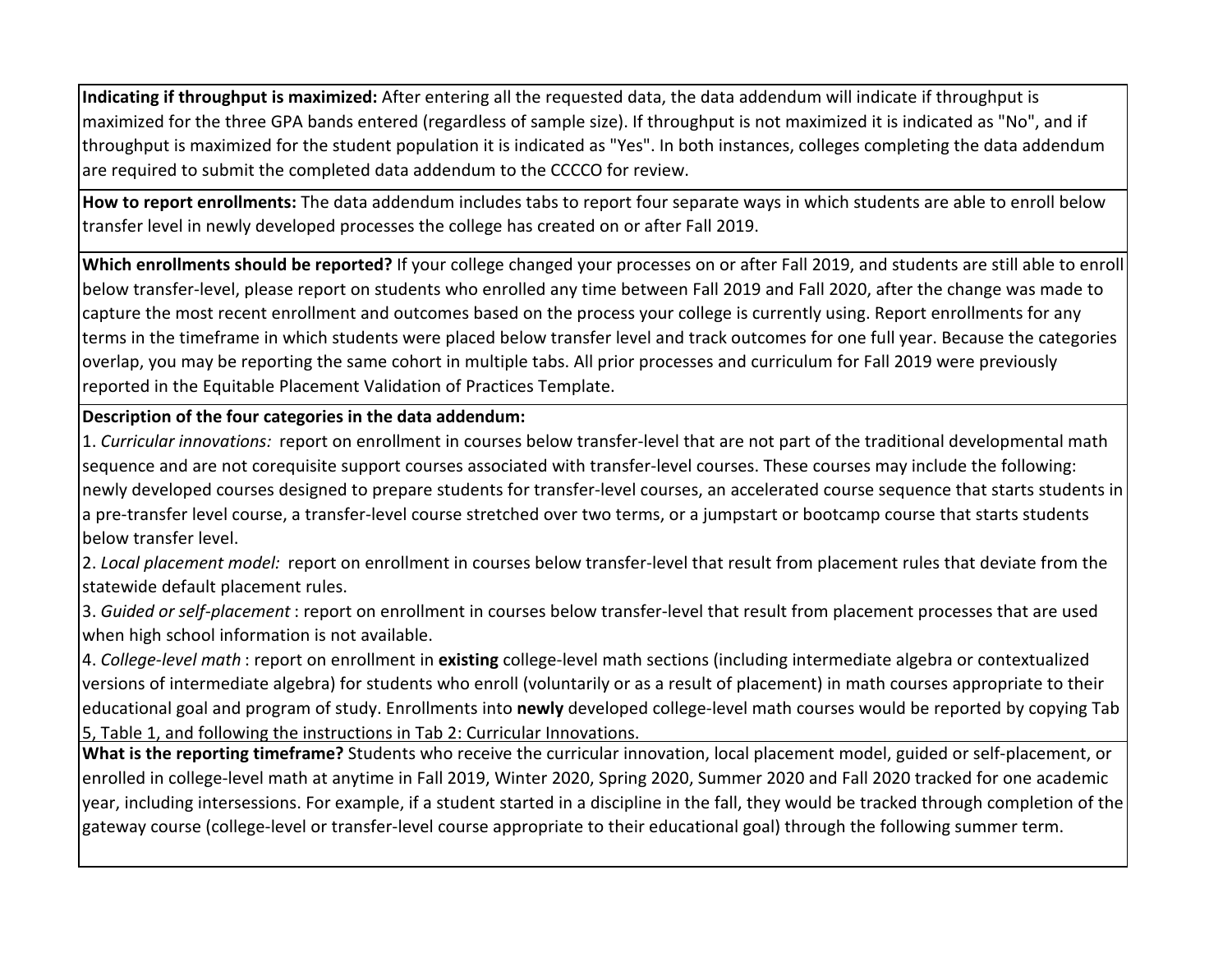**Which students are included in the cohort for curricular innovations and college-level math?** Report enrollments for **all** students who received the innovation and whose **first course of enrollment** in English or math/quantitative reasoning was in the intervention and within the timeframe tracked for one year. If a student was enrolled in multiple courses over the timeframe, report only the first or lowest course of enrollment in the discipline. For example, if a student was enrolled in intermediate algebra, precalculus, and calculus in the one-year timeframe, only report enrollment in intermediate algebra as the initial enrollment.

**Which students are included in the cohort for local placement model and guided or self-placement?** Report students who received the **new placement method** at any time and who enrolled in the discipline for the first time within the timeframe tracked for one year. Report enrollments **regardless** of where the student was placed. For example, if the guided or self-placement model placed students into a transfer-level course, but a student self-placed into a below transfer-level course after engaging with the GSP model, report the students' enrollment in the below transfer-level course.

**What if your college has more than one new innovation to report in the same tab?** If your college has multiple scenarios to report within a category listed in Tabs 2, 3, 4 or 5, make a copy of the respective tab and complete it for each scenario. For example, if your college had pre-transfer-level enrollments in SLAM (e.g., Pre-Stats or Statway I or other preparation for Statistics-Liberal Arts Math), and an innovative Algebra Preparation for STEM, and a Technical Math course taken by associate degree students, you will need to complete Tab 2 three times, once for each of the three newly developed interventions.

**[How is the data to be disaggregated within the data addendum?](https://static1.squarespace.com/static/5a565796692ebefb3ec5526e/t/5b6ccfc46d2a73e48620d759/1533857732982/07.18+AB+705+Implementation+Memorandum.pdf.pdf.)** The data addendum requests that you compare students within the [sam](https://static1.squarespace.com/static/5a565796692ebefb3ec5526e/t/5b6ccfc46d2a73e48620d759/1533857732982/07.18+AB+705+Implementation+Memorandum.pdf.pdf.)e GPA band as defined in the default placement rules which can be found here:

[http](https://static1.squarespace.com/static/5a565796692ebefb3ec5526e/t/5b6ccfc46d2a73e48620d759/1533857732982/07.18+AB+705+Implementation+Memorandum.pdf.pdf.)s://static1.squarespace.com/static/5a565796692ebefb3ec5526e/t/5b6ccfc46d2a73e48620d759/1533857732982/07.18+AB+705+I [mple](https://static1.squarespace.com/static/5a565796692ebefb3ec5526e/t/5b6ccfc46d2a73e48620d759/1533857732982/07.18+AB+705+Implementation+Memorandum.pdf.pdf.)mentation+Memorandum.pdf.pdf.

**What are the English GPA bands?** *Highest:* HSGPA ≥ 2.6 *Middle:* HSGPA 1.9 - 2.6 *Lowest:* HSGPA < 1.9

**What are the SLAM GPA bands?** *Highest:* HSGPA ≥ 3.0 *Middle:* HSGPA 2.3 - 2.9 *Lowest:* HSGPA ≤ 2.3

**What are the B-STEM GPA bands?** *Highest:* HSGPA ≥ 3.4 OR HSGPA ≥ 2.6 AND enrolled in a HS Calculus course *Middle:* HSGPA ≥ 2.6 or Enrolled in HS Precalculus *Lowest:* HSGPA ≤ 2.6 and no Precalculus

**Where can I find more information about what is to be reported in the data addendum?** Additional instructions are included within each tab specific to the requirements of the tab.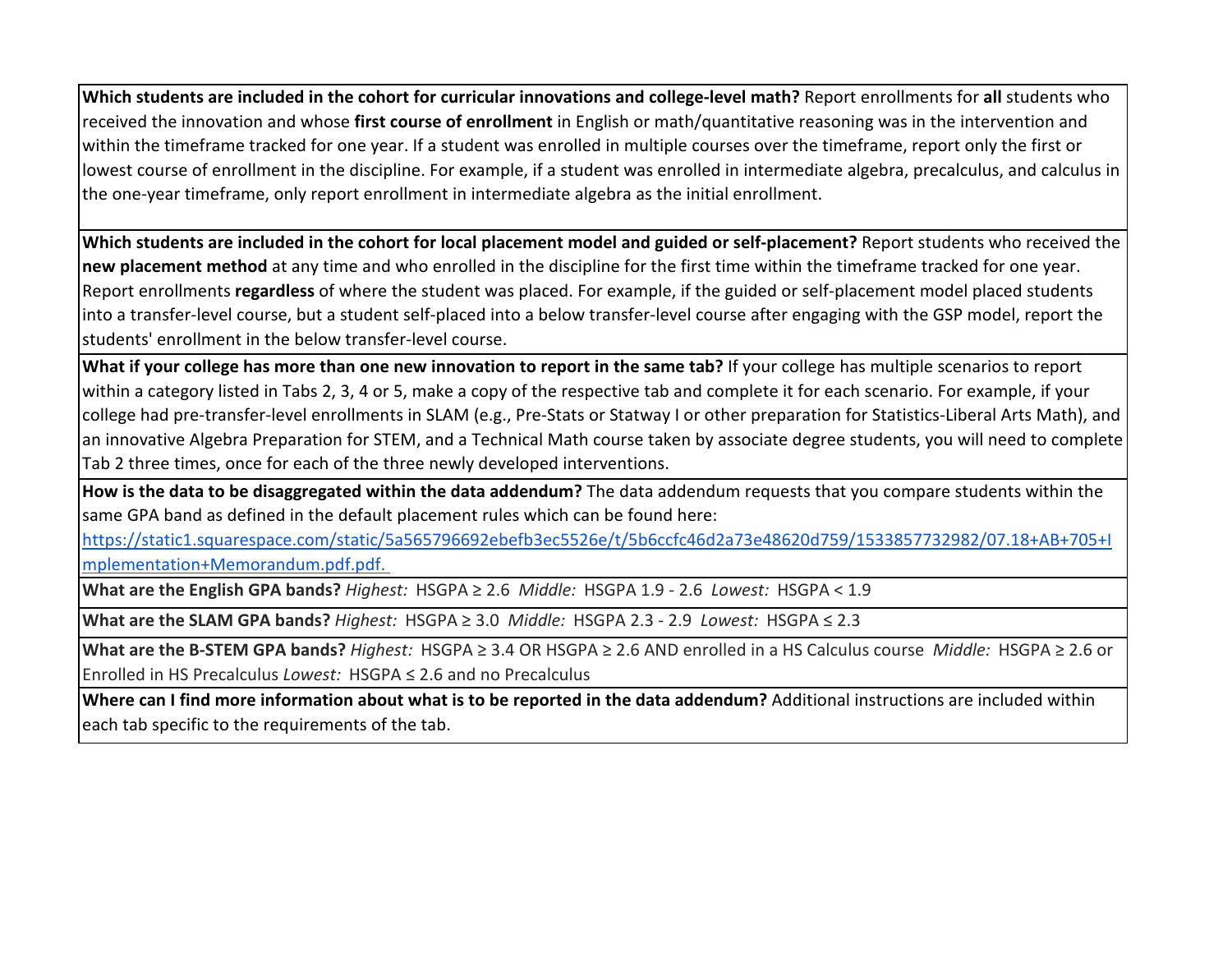|                                                                                                                             | Directions: Enter data into the blue cells; all other cells are populated automatically. See definitions for each column and the rows below the table.                                                                                                                                                                                                                                                                                                                                                                                                                                                                                                                                                                                                                                                                                                                                                                                                                                                                                                                                                                                                                                                                                                                                                                                                                                                                                                                                                                                                                                    |
|-----------------------------------------------------------------------------------------------------------------------------|-------------------------------------------------------------------------------------------------------------------------------------------------------------------------------------------------------------------------------------------------------------------------------------------------------------------------------------------------------------------------------------------------------------------------------------------------------------------------------------------------------------------------------------------------------------------------------------------------------------------------------------------------------------------------------------------------------------------------------------------------------------------------------------------------------------------------------------------------------------------------------------------------------------------------------------------------------------------------------------------------------------------------------------------------------------------------------------------------------------------------------------------------------------------------------------------------------------------------------------------------------------------------------------------------------------------------------------------------------------------------------------------------------------------------------------------------------------------------------------------------------------------------------------------------------------------------------------------|
| Course subject area (select<br>and enter only one): English, B-STEM<br><b>SLAM or B-STEM:</b>                               |                                                                                                                                                                                                                                                                                                                                                                                                                                                                                                                                                                                                                                                                                                                                                                                                                                                                                                                                                                                                                                                                                                                                                                                                                                                                                                                                                                                                                                                                                                                                                                                           |
| <b>Educational goal of cohort</b><br>(select and enter only one):<br>Transfer/Unknown/Undecid<br>ed, Degree or Certificate: | Degree (Note that the Southwest Regional Apprenticeship Program (SWRAP) leads to a local degree, an AS in Business<br>Management. Therefore, all students enrolled in the program are degree-seeking and are counted as such, whether or<br>not they have formally declared this educational goal with the college). For non-SWRAP students, educational goal of<br>degree is used.                                                                                                                                                                                                                                                                                                                                                                                                                                                                                                                                                                                                                                                                                                                                                                                                                                                                                                                                                                                                                                                                                                                                                                                                       |
| <b>Course name and short</b><br>description:                                                                                | MATH 72 INTERMEDIATE ALGEBRA I AND II (STEM/BUS) [SWRAP Sections Only]: Delivers Intermediate Algebra for STEM<br>and Business Majors. Investigates rational expressions and equations, systems of equations in two and three variables,<br>absolute value equations and inequalities, radical expressions and equations, rational exponents, complex numbers,<br>quadratic equations, graphs of linear and radical functions, parabolas, and circles. Requires graphing calculator. (Not<br>open to students with credit in MATH 62, MATH 70, or equivalent.) [D]                                                                                                                                                                                                                                                                                                                                                                                                                                                                                                                                                                                                                                                                                                                                                                                                                                                                                                                                                                                                                        |
| in Tab 5.                                                                                                                   | What is the reporting cohort and timeframe? Report on enrollment in courses below transfer-level implemented on or after Fall 2019 that are not part<br>of the traditional developmental math sequence and are not corequisite support courses associated with transfer-level courses. These courses may<br>include the following: newly developed courses designed to prepare students for transfer-level courses, an accelerated course sequence that starts<br>students in a pre-transfer level course, a transfer-level course stretched over two terms, or a jumpstart or bootcamp course that starts students below<br>transfer level. Report all enrollments for students who enrolled in the newly developed curricular innovation at anytime in Fall 2019, Winter 2020,<br>Spring 2020, Summer 2020 and Fall 2020 tracked for one academic year. Report only the first course of enrollment for the cohort definition in English or<br>math in which a student was enrolled. If a student was enrolled in multiple courses over the timeframe, report only the first course of enrollment in the<br>discipline within the curricular innovation being reported. For example, if a student enrolled in a below-transfer-level Pre-Stat and transfer-level<br>Statistics in the timeframe, only report enrollment in Pre-Stat. College-level math (including intermediate algebra or contextualized versions of<br>intermediate algebra) enrollments will be reported in this tab only if it is a new innovation. If it is an existing course, report those enrollments separately |
|                                                                                                                             | What if your college has more than one new innovation to report? If your college has multiple scenarios to report, make a copy of this tab and<br>complete it for each scenario. For example, if your college had pre-transfer-level enrollments in SLAM (e.g., Pre-Stats or Statway I or other preparation<br>for Statistics-Liberal Arts Math), and an innovative Algebra Preparation for STEM, and a mathematics course for an associate degree or certificate with<br>requirements that cannot be met with transfer-level math, you will need to complete Tab 2 three times, once for each intervention.                                                                                                                                                                                                                                                                                                                                                                                                                                                                                                                                                                                                                                                                                                                                                                                                                                                                                                                                                                              |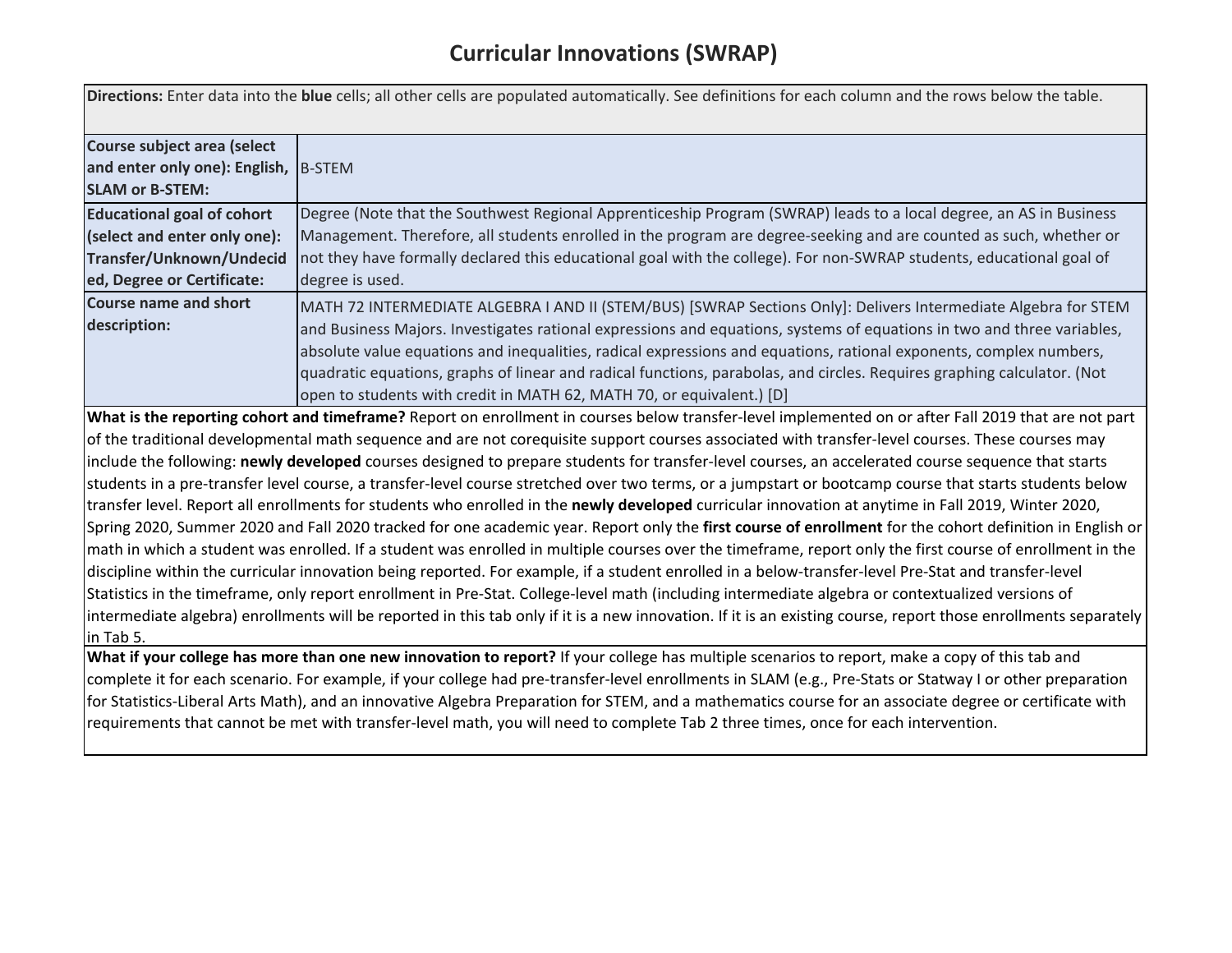## **Curricular Innovations (SWRAP)**

|                         |                             | <b>Students Enrolled in Pre-Transfer/Multi-</b> |               | <b>Students Enrolled in Transfer-Level</b> |                                             |               | <b>Throughput Rates</b> |             |
|-------------------------|-----------------------------|-------------------------------------------------|---------------|--------------------------------------------|---------------------------------------------|---------------|-------------------------|-------------|
|                         | <b>Term Course Sections</b> |                                                 |               |                                            | <b>Course with or without a Corequisite</b> |               |                         |             |
|                         | 1. Total                    | 2. Subtotal                                     | 3. Throughput | 4. Total                                   | 5. Subtotal                                 | 6. Throughput | 7. Throughput           | 8. Maximize |
|                         | <b>Enrolled</b>             | who                                             | Rate          | <b>Enrolled</b>                            | who                                         | Rate          | Rate                    | Throughput? |
|                         |                             | <b>Completed</b>                                |               |                                            | Completed                                   |               | <b>Differences</b>      |             |
|                         |                             | <b>Transfer-Level</b>                           |               |                                            | <b>Transfer-Level</b>                       |               |                         |             |
|                         |                             | Course within                                   |               |                                            | Course within                               |               |                         |             |
|                         |                             | <b>One Year</b>                                 |               |                                            | <b>One Year</b>                             |               |                         |             |
| <b>Overall</b>          |                             |                                                 | 100.0%        | 152                                        | 76                                          | 50.0%         | 50.0%                   | Yes         |
| <b>GPA Unknown</b>      |                             |                                                 | 100.0%        | 47                                         | 28                                          | 59.6%         | 40.4%                   | Yes         |
| <b>Highest GPA Band</b> |                             | $\bigcap$                                       |               | 41                                         | 27                                          | 65.9%         |                         |             |
| Middle GPA Band         |                             | $\overline{0}$                                  |               | 60                                         | 20                                          | 33.3%         |                         |             |
| Lowest GPA Band         |                             |                                                 |               | 4                                          |                                             | 25.0%         |                         |             |

|                                | <b>Columns Explained</b>                                                                                                                                                                                                                                                                                                                                                                     |  |  |  |  |  |
|--------------------------------|----------------------------------------------------------------------------------------------------------------------------------------------------------------------------------------------------------------------------------------------------------------------------------------------------------------------------------------------------------------------------------------------|--|--|--|--|--|
| <b>Columns 1 and 4 - Total</b> | These columns show the number of distinct students enrolled at census. If end of term data are used, include withdraws                                                                                                                                                                                                                                                                       |  |  |  |  |  |
| <b>Enrolled:</b>               | (EW, MW, and W grades) as enrollment in the course.                                                                                                                                                                                                                                                                                                                                          |  |  |  |  |  |
|                                | For an educational goal of transfer, unknown or undecided or for associate degree programs or certificates with                                                                                                                                                                                                                                                                              |  |  |  |  |  |
|                                | requirements that can be met with transfer-level math: in Column 1 enter enrollments in innovative below-transfer-                                                                                                                                                                                                                                                                           |  |  |  |  |  |
|                                | level course sections and in Column 4 enter enrollments in transfer-level sections with or without a corequisite. Include                                                                                                                                                                                                                                                                    |  |  |  |  |  |
|                                | only first disciplinary course enrollments. For example, if a student first enrolls in math below transfer-level, include the                                                                                                                                                                                                                                                                |  |  |  |  |  |
|                                | student in Column 1 but not Column 4. Include only first disciplinary course enrollments for columns 1 and 4, regardless                                                                                                                                                                                                                                                                     |  |  |  |  |  |
|                                | of where the student was placed. For example, if a student is placed into transfer-level math but enrolls in a math course                                                                                                                                                                                                                                                                   |  |  |  |  |  |
|                                | below transfer-level, include that student in Column 1.                                                                                                                                                                                                                                                                                                                                      |  |  |  |  |  |
|                                | Transfer-level courses: courses that fulfill general education requirements for English composition or for                                                                                                                                                                                                                                                                                   |  |  |  |  |  |
|                                | math/quantitative reasoning upon transfer to a university.                                                                                                                                                                                                                                                                                                                                   |  |  |  |  |  |
|                                | For math, students with an educational goal of associate degree who are in associate programs with math                                                                                                                                                                                                                                                                                      |  |  |  |  |  |
|                                | requirements that cannot be met with transfer-level math/quantitative reasoning, in Column 1 enter enrollments in                                                                                                                                                                                                                                                                            |  |  |  |  |  |
|                                | innovative below-college-level course sections (two or more levels below transfer) and in Column 4 enter enrollments in                                                                                                                                                                                                                                                                      |  |  |  |  |  |
|                                | college-level sections (one level below transfer) with or without a corequisite. Include only first disciplinary course                                                                                                                                                                                                                                                                      |  |  |  |  |  |
|                                | enrollments, regardless of where the student placed.                                                                                                                                                                                                                                                                                                                                         |  |  |  |  |  |
|                                |                                                                                                                                                                                                                                                                                                                                                                                              |  |  |  |  |  |
|                                |                                                                                                                                                                                                                                                                                                                                                                                              |  |  |  |  |  |
|                                |                                                                                                                                                                                                                                                                                                                                                                                              |  |  |  |  |  |
|                                |                                                                                                                                                                                                                                                                                                                                                                                              |  |  |  |  |  |
|                                | College-level courses: courses usually coded one-level-below-transfer that meet local degree requirements for programs<br>in which transfer-level coursework does not satisfy programmatic requirements (e.g., an electrical technology program<br>with contextualized math skills). These courses (or higher) should be used for measuring the throughput for students in<br>such programs. |  |  |  |  |  |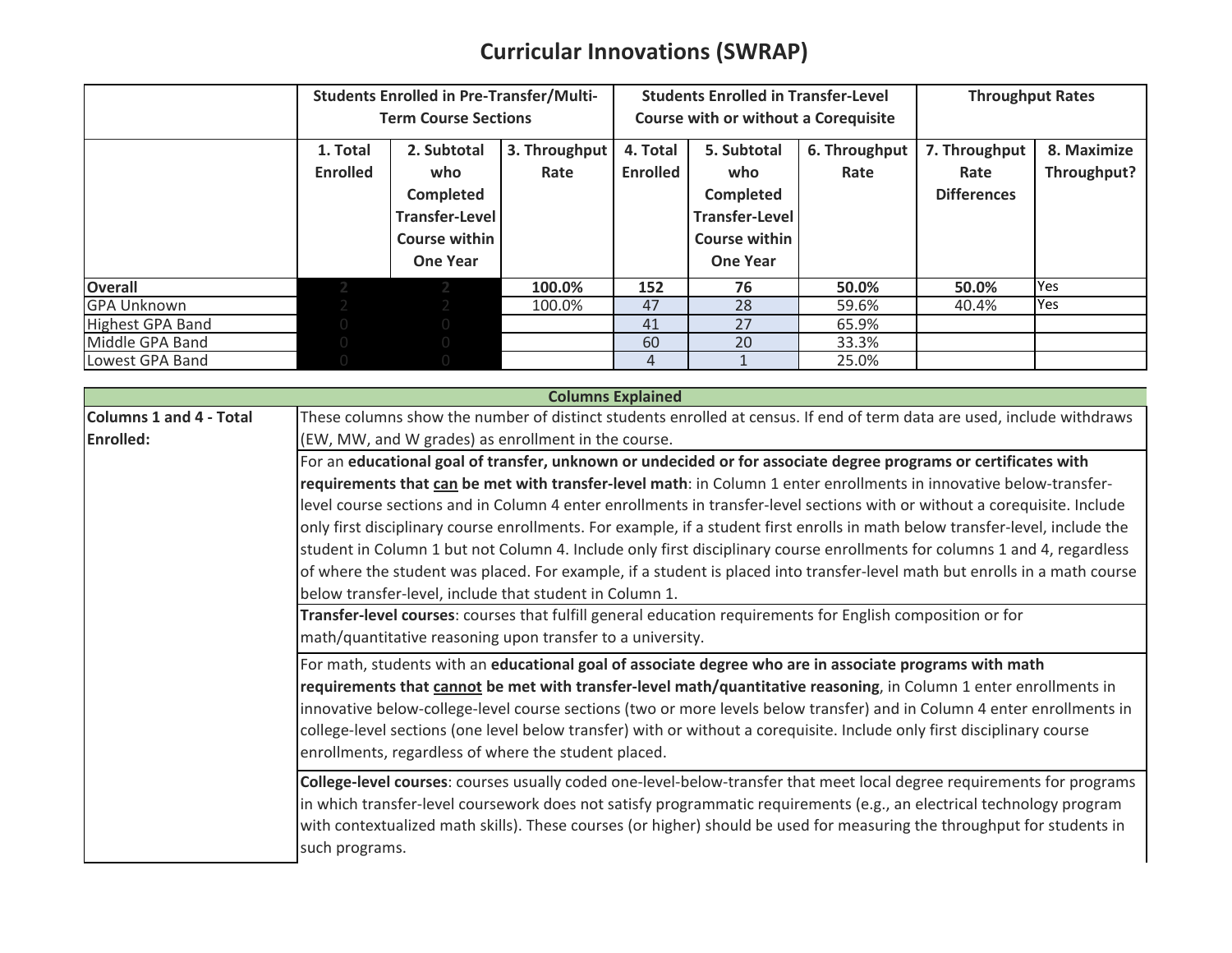## **Curricular Innovations (SWRAP)**

| <b>Columns 2 and 5 - Subtotal</b><br>who Completed Transfer-<br>Level within One Year: | Columns 2 and 5 show the number of students who successfully completed a transfer-level course in one year with a C or<br>better (including P grades) out of the cohorts defined in Columns 1 and 4 respectively.                                                                                                                                                                                                                                                                                                                                                                   |
|----------------------------------------------------------------------------------------|-------------------------------------------------------------------------------------------------------------------------------------------------------------------------------------------------------------------------------------------------------------------------------------------------------------------------------------------------------------------------------------------------------------------------------------------------------------------------------------------------------------------------------------------------------------------------------------|
| Columns 3 and 6 -<br><b>Throughput Rate:</b>                                           | These columns automatically calculate the percentage of students who successfully completed (C or higher, including P<br>grades) a transfer-level course within one year. To calculate the throughput rate, Column 2 is divided by Column 1, and<br>Column 5 by Column 4, respectively.                                                                                                                                                                                                                                                                                             |
| <b>Column 7 - Throughput Rate</b><br><b>Differences:</b>                               | The results in Column 7 are automatically calculated by subtracting the number of students in Column 6 from the number<br>in Column 3.                                                                                                                                                                                                                                                                                                                                                                                                                                              |
| <b>Column 8 - Maximize</b><br>Throughput?:                                             | This column automatically determines if throughput for students who started below transfer level is equal to or greater<br>than throughput for students who start directly at transfer level. "No" means throughput is NOT maximized, whereas<br>"Yes" means throughput is maximized. Comparisons are calculated regardless of sample sizes in any category. In both<br>instances, colleges completing the template are required to submit the completed data template to the CCCCO for<br>review. Refer to Tab 1. Instructions Tab for definition of how throughput is calculated. |
| <b>English GPA Bands:</b>                                                              | Highest: HSGPA $\geq 2.6$<br>Middle: HSGPA 1.9 - 2.6<br>Lowest: HSGPA < 1.9                                                                                                                                                                                                                                                                                                                                                                                                                                                                                                         |
| <b>SLAM GPA Bands:</b>                                                                 | Highest: HSGPA $\geq$ 3.0<br>Middle: HSGPA 2.3 - 2.9<br>Lowest: $HSGPA \leq 2.3$                                                                                                                                                                                                                                                                                                                                                                                                                                                                                                    |
| <b>B-STEM GPA Bands:</b>                                                               | Highest: HSGPA ≥ 3.4 OR HSGPA ≥ 2.6 AND enrolled in a HS Calculus course<br>Middle: $HSGPA \geq 2.6$ or Enrolled in HS Precalculus<br>Lowest: $HSGPA \leq 2.6$ and no Precalculus                                                                                                                                                                                                                                                                                                                                                                                                   |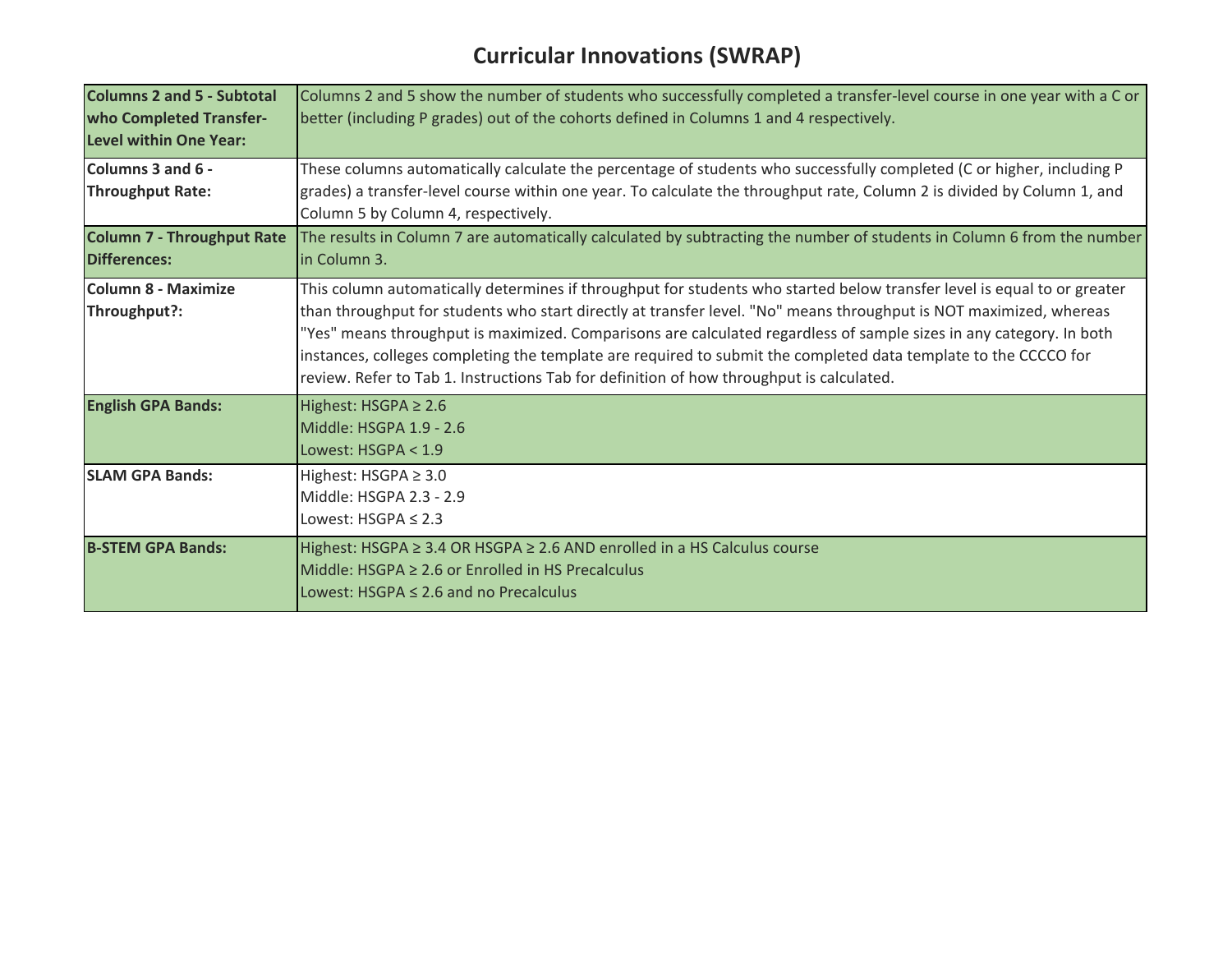## **Local Placement Model**

| Directions: Enter data into the blue cells; all other cells are populated automatically. See definitions for each column and the rows below the table.                                                                                                                                                                                                                                                                                                                                                                                                                                                                                                                                |                             |                                                                                                  |                       |                             |                                                                                                            |                       |                                             |                            |
|---------------------------------------------------------------------------------------------------------------------------------------------------------------------------------------------------------------------------------------------------------------------------------------------------------------------------------------------------------------------------------------------------------------------------------------------------------------------------------------------------------------------------------------------------------------------------------------------------------------------------------------------------------------------------------------|-----------------------------|--------------------------------------------------------------------------------------------------|-----------------------|-----------------------------|------------------------------------------------------------------------------------------------------------|-----------------------|---------------------------------------------|----------------------------|
| Course subject area (select and enter<br>only one): English, SLAM or B-STEM:                                                                                                                                                                                                                                                                                                                                                                                                                                                                                                                                                                                                          |                             |                                                                                                  |                       |                             |                                                                                                            |                       |                                             |                            |
| <b>Educational goal of cohort (select and</b><br>enter only one):                                                                                                                                                                                                                                                                                                                                                                                                                                                                                                                                                                                                                     |                             |                                                                                                  |                       |                             |                                                                                                            |                       |                                             |                            |
| Transfer/Unknown/Undecided, Degree<br>or Certificate:                                                                                                                                                                                                                                                                                                                                                                                                                                                                                                                                                                                                                                 |                             |                                                                                                  |                       |                             |                                                                                                            |                       |                                             |                            |
| Placement rule (define and describe<br>local rules):                                                                                                                                                                                                                                                                                                                                                                                                                                                                                                                                                                                                                                  |                             |                                                                                                  |                       |                             |                                                                                                            |                       |                                             |                            |
| English or math/quantitative reasoning course for the first time in Fall 2019, Winter 2020, Spring 2020, Summer 2020 and Fall 2020 tracked for one academic<br>year. Report only the first course of enrollment in English or math/quantitative reasoning in which a student enrolled after interacting with the placement<br>model. If a student was enrolled in multiple courses over the timeframe, report only the first course of enrollment in the discipline after interacting with the<br>local placement model. For example, if a student enrolled in a below-transfer-level Pre-Stat and transfer-level Statistics in the timeframe, only report<br>enrollment in Pre-Stat. |                             |                                                                                                  |                       |                             |                                                                                                            |                       |                                             |                            |
| What if your college has more than one new innovation to report? If your college has multiple scenarios to report within a category, make a copy of this tab<br>and complete it for each scenario. For example, if your college had pre-transfer-level enrollments in SLAM (e.g., Pre-Stats or Statway I or other preparation for<br>Statistics-Liberal Arts Math), and an innovative Algebra Preparation for STEM, and a mathematics course for an associate degree or certificate with<br>requirements that cannot be met with transfer-level math, you will need to complete Tab 2 three times, once for each intervention.                                                        |                             |                                                                                                  |                       |                             |                                                                                                            |                       |                                             |                            |
|                                                                                                                                                                                                                                                                                                                                                                                                                                                                                                                                                                                                                                                                                       |                             | <b>Students Enrolled in Pre-Transfer/Multi-Term</b><br><b>Course Sections</b>                    |                       |                             | <b>Students Enrolled in Transfer-Level Course</b><br>with or without a Corequisite                         |                       |                                             | <b>Throughput Rates</b>    |
|                                                                                                                                                                                                                                                                                                                                                                                                                                                                                                                                                                                                                                                                                       | 1. Total<br><b>Enrolled</b> | 2. Subtotal who<br><b>Completed</b><br><b>Transfer-Level</b><br><b>Course within One</b><br>Year | 3. Throughput<br>Rate | 4. Total<br><b>Enrolled</b> | 5. Subtotal<br>who<br><b>Completed</b><br><b>Transfer-Level</b><br><b>Course within</b><br><b>One Year</b> | 6. Throughput<br>Rate | 7. Throughput<br>Rate<br><b>Differences</b> | 8. Maximize<br>Throughput? |
| <b>Overall</b>                                                                                                                                                                                                                                                                                                                                                                                                                                                                                                                                                                                                                                                                        | $\mathbf{0}$                | $\mathbf 0$                                                                                      |                       | $\mathbf 0$                 | $\mathbf 0$                                                                                                |                       |                                             |                            |
| <b>GPA Unknown</b><br><b>Highest GPA Band</b>                                                                                                                                                                                                                                                                                                                                                                                                                                                                                                                                                                                                                                         |                             |                                                                                                  |                       |                             |                                                                                                            |                       |                                             |                            |
| Middle GPA Band                                                                                                                                                                                                                                                                                                                                                                                                                                                                                                                                                                                                                                                                       |                             |                                                                                                  |                       |                             |                                                                                                            |                       |                                             |                            |
| Lowest GPA Band                                                                                                                                                                                                                                                                                                                                                                                                                                                                                                                                                                                                                                                                       |                             |                                                                                                  |                       |                             |                                                                                                            |                       |                                             |                            |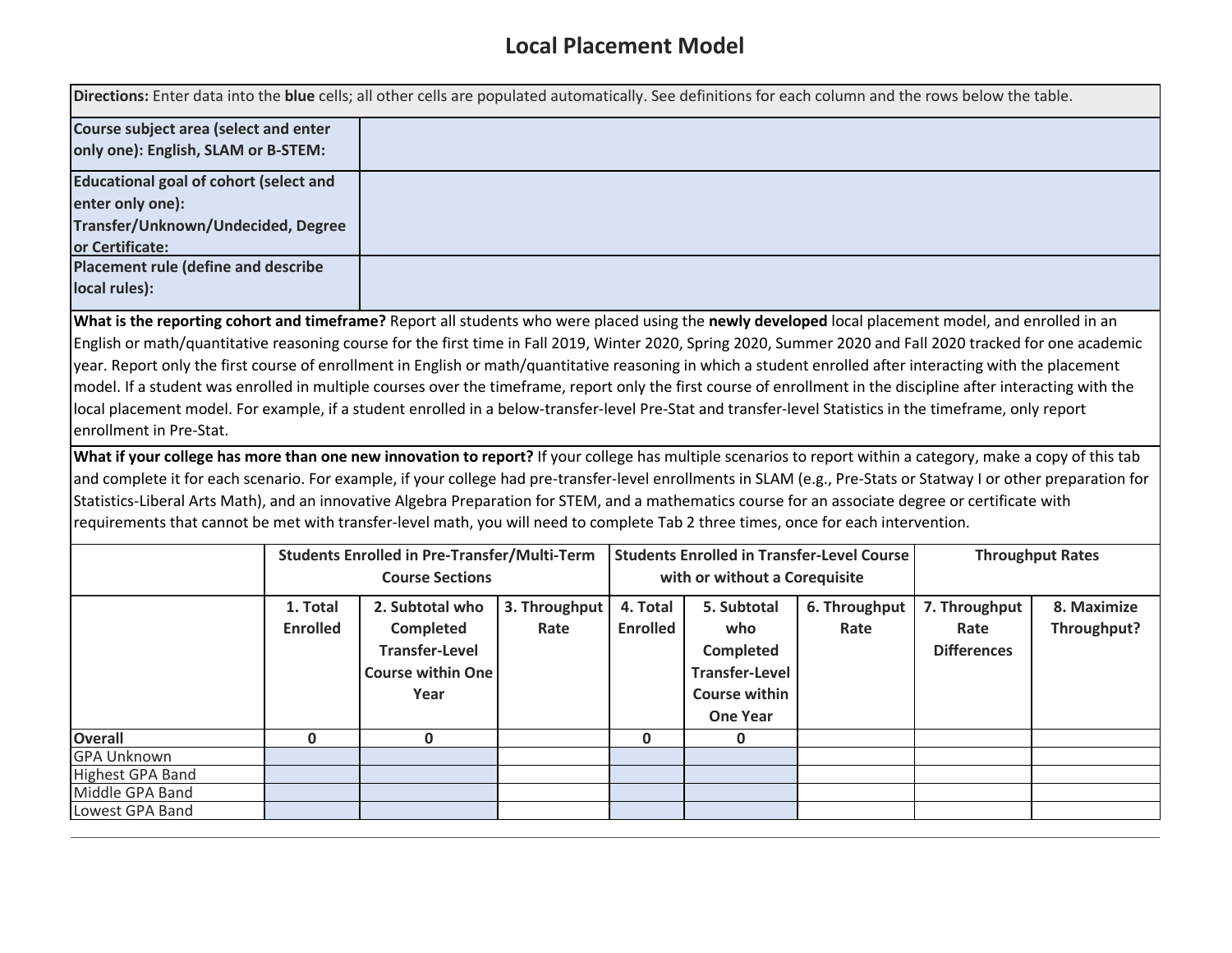#### **Local Placement Model**

|                                | <b>Columns Explained</b>                                                                                                                                                               |
|--------------------------------|----------------------------------------------------------------------------------------------------------------------------------------------------------------------------------------|
| <b>Columns 1 and 4 - Total</b> | These columns show the number of distinct students enrolled at census. If end of term data are used, include withdraws (EW,                                                            |
| <b>Enrolled:</b>               | MW, and W grades) as enrollment in the course.                                                                                                                                         |
|                                | For an educational goal of transfer, unknown or undecided or for associate degree programs or certificates with requirements                                                           |
|                                | that can be met with transfer-level math: in Column 1 enter enrollments in below-transfer-level course sections after interacting                                                      |
|                                | with the local placement model and in Column 4 enter enrollments in transfer-level sections with or without a corequisite. Include                                                     |
|                                | only first disciplinary course enrollments. For example, if a student first enrolls in math below transfer-level, include the student in                                               |
|                                | Column 1 but not Column 4. Include only first disciplinary course enrollments for columns 1 and 4, regardless of where the student                                                     |
|                                | was placed. For example, if a student is placed into transfer-level math but enrolls in a math course below transfer-level, include                                                    |
|                                | that student in Column 1<br>Transfer-level courses: courses that fulfill general education requirements for either English composition or math/quantitative                            |
|                                | reasoning upon transfer to a university.                                                                                                                                               |
|                                |                                                                                                                                                                                        |
|                                | For math, students with an educational goal of associate degree who are in associate degree programs with math requirements                                                            |
|                                | that cannot be met with transfer-level math/quantitative reasoning, in Column 1 enter enrollments below-college-level course                                                           |
|                                | sections (two or more levels below transfer) after interacting with the local placement model and in Column 4 enter enrollments                                                        |
|                                | in college-level sections (one level below transfer) with or without a corequisite. Include only first disciplinary course enrollments,                                                |
|                                | regardless of where the student placed.                                                                                                                                                |
|                                | College-level courses: courses usually coded one-level-below-transfer that meet local degree requirements for programs in which                                                        |
|                                | transfer-level coursework does not satisfy programmatic requirements (e.g., an electrical technology program with contextualized                                                       |
|                                | math skills). These courses (or higher) should be used for measuring the throughput for students in such programs. For example,                                                        |
|                                | when reporting students with an associate degree or certificate goal in a program with requirements that cannot be met with a                                                          |
|                                | transfer-level math course, in column 2 report pre-college level enrollments and in column 3 report college-level (or higher)                                                          |
|                                | completion for the cohort. In column 4, report college-level enrollments and in column 5, report college-level (or higher)                                                             |
|                                | completion for the cohort.<br>Columns 2 and 5 - Subtotal Columns 2 and 5 show the number of students who successfully completed a transfer-level course in one year with a C or better |
| who Completed Transfer-        | (including P grades) out of the cohorts defined in Columns 1 and 4 respectively.                                                                                                       |
| <b>Level Course within One</b> |                                                                                                                                                                                        |
| Year:                          |                                                                                                                                                                                        |
| Columns 3 and 6 -              | These columns automatically calculate the percentage of students who successfully completed (C or higher, including P grades) a                                                        |
| <b>Throughput Rate:</b>        | transfer-level course within one year. To calculate the throughput rate, Column 2 is divided by Column 1, and Column 5 by Column                                                       |
|                                | 4, respectively.                                                                                                                                                                       |
|                                |                                                                                                                                                                                        |
| <b>Column 7 - Throughput</b>   | The results in Column 7 are automatically calculated by subtracting the number of students in Column 6 from the number in                                                              |
| <b>Rate:</b>                   | Column 3.                                                                                                                                                                              |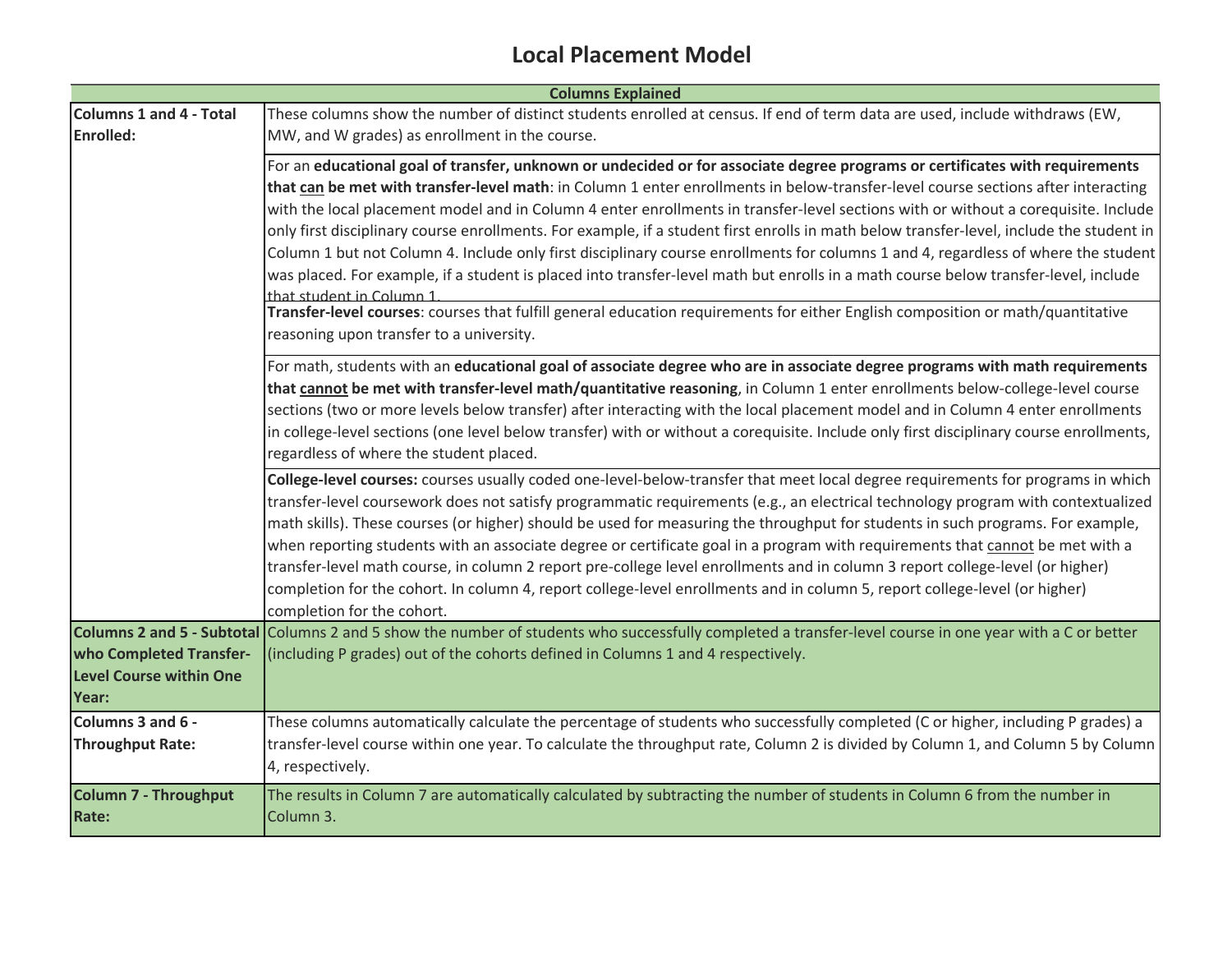### **Local Placement Model**

| <b>Column 8 - Maximize</b> | This column automatically determines if throughput for students who started below transfer level is equal to or greater than |  |  |  |  |  |  |  |  |  |
|----------------------------|------------------------------------------------------------------------------------------------------------------------------|--|--|--|--|--|--|--|--|--|
| Throughput?:               | throughput for students who start directly at transfer level. "No" means throughput is NOT maximized, whereas "Yes" means    |  |  |  |  |  |  |  |  |  |
|                            | throughput is maximized. Comparisons are calculated regardless of sample sizes in any category. In both instances, colleges  |  |  |  |  |  |  |  |  |  |
|                            | completing the template are required to submit the completed data template to the CCCCO for review. Refer to Tab 1.          |  |  |  |  |  |  |  |  |  |
|                            | Instructions Tab for definition of how throughput is calculated.                                                             |  |  |  |  |  |  |  |  |  |
| <b>English GPA Bands:</b>  | Highest: HSGPA ≥ 2.6; Middle: HSGPA 1.9 - 2.6; Lowest: HSGPA < 1.9                                                           |  |  |  |  |  |  |  |  |  |
| <b>SLAM GPA Bands:</b>     | Highest: HSGPA ≥ 3.0; Middle: HSGPA 2.3 - 2.9; Lowest: HSGPA ≤ 2.3                                                           |  |  |  |  |  |  |  |  |  |
| <b>B-STEM GPA Bands:</b>   | Highest: HSGPA ≥ 3.4 OR HSGPA ≥ 2.6 AND enrolled in a HS Calculus course; Middle: HSGPA ≥ 2.6 or Enrolled in HS              |  |  |  |  |  |  |  |  |  |
|                            | Precalculus; Lowest: HSGPA $\leq$ 2.6 and no Precalculus                                                                     |  |  |  |  |  |  |  |  |  |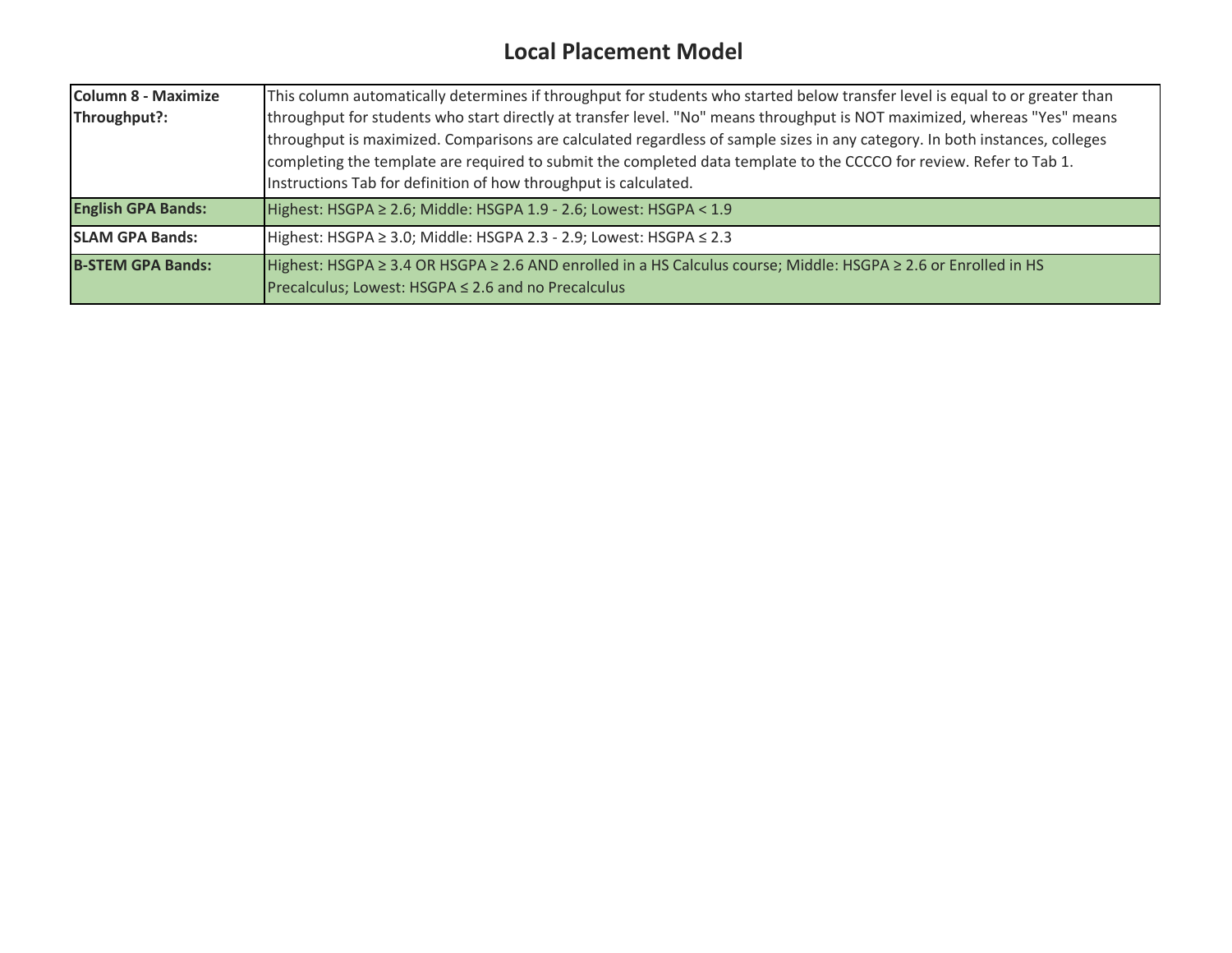#### **Guided or Self-Placement**

|                                        | Directions: Enter data into the blue cells; all other cells are populated automatically. See definitions for each column and the rows below the table. |
|----------------------------------------|--------------------------------------------------------------------------------------------------------------------------------------------------------|
| Course subject area (select and enter  |                                                                                                                                                        |
| only one): English, SLAM or B-STEM:    |                                                                                                                                                        |
| Educational goal of cohort (select and |                                                                                                                                                        |
| enter only one):                       |                                                                                                                                                        |
| Transfer/Unknown/Undecided,            |                                                                                                                                                        |
| <b>Degree or Certificate:</b>          |                                                                                                                                                        |
|                                        |                                                                                                                                                        |

**What is the reporting cohort and timeframe?** Report all students who were placed using the **newly developed** guided or self-placement model (GSP) and enrolled in an English or math/quantitative reasoning course for the first time in Fall 2019, Winter 2020, Spring 2020, Summer 2020 and Fall 2020 tracked for one academic year. Report only the first course of enrollment in English or math/quantitative reasoning in which a student enrolled after interacting with the GSP model. If a student was enrolled in multiple courses over the timeframe, report only the first course of enrollment in the discipline after interacting with the GSP model. For example, if a student enrolled in a below-transfer-level Pre-Stat and transferlevel Statistics in the timeframe, only report enrollment in Pre-Stat.

**What if your college has more than one new innovation to report?** If your college has multiple scenarios to report within a category, make a copy of this tab and complete it for each scenario. For example, if your college had pre-transfer-level enrollments in SLAM (e.g., Pre-Stats or Statway I or other preparation for Statistics-Liberal Arts Math), and an innovative Algebra Preparation for STEM, and a mathematics course for an associate degree or certificate with requirements that cannot be met with transfer-level math, you will need to complete Tab 2 three times, once for each intervention.

|                         | <b>Students Enrolled in Pre-Transfer/Multi-</b><br><b>Term Course Sections</b> |                                                                                              |                       |                             | <b>Students Enrolled in Transfer-Level Course</b><br>with or without a Coreguisite           | <b>Throughput Rates</b> |                                             |                            |
|-------------------------|--------------------------------------------------------------------------------|----------------------------------------------------------------------------------------------|-----------------------|-----------------------------|----------------------------------------------------------------------------------------------|-------------------------|---------------------------------------------|----------------------------|
|                         | 1. Total<br><b>Enrolled</b>                                                    | 2. Subtotal<br>who<br>Completed<br><b>Transfer-Level</b><br>Course within<br><b>One Year</b> | 3. Throughput<br>Rate | 4. Total<br><b>Enrolled</b> | 5. Subtotal<br>who<br>Completed<br><b>Transfer-Level</b><br>Course within<br><b>One Year</b> | 6. Throughput<br>Rate   | 7. Throughput<br>Rate<br><b>Differences</b> | 8. Maximize<br>Throughput? |
| <b>Overall</b>          | 0                                                                              |                                                                                              |                       | 0                           | <sup>n</sup>                                                                                 |                         |                                             |                            |
| <b>GPA Unknown</b>      |                                                                                |                                                                                              |                       |                             |                                                                                              |                         |                                             |                            |
| <b>Highest GPA Band</b> |                                                                                |                                                                                              |                       |                             |                                                                                              |                         |                                             |                            |
| Middle GPA Band         |                                                                                |                                                                                              |                       |                             |                                                                                              |                         |                                             |                            |
| Lowest GPA Band         |                                                                                |                                                                                              |                       |                             |                                                                                              |                         |                                             |                            |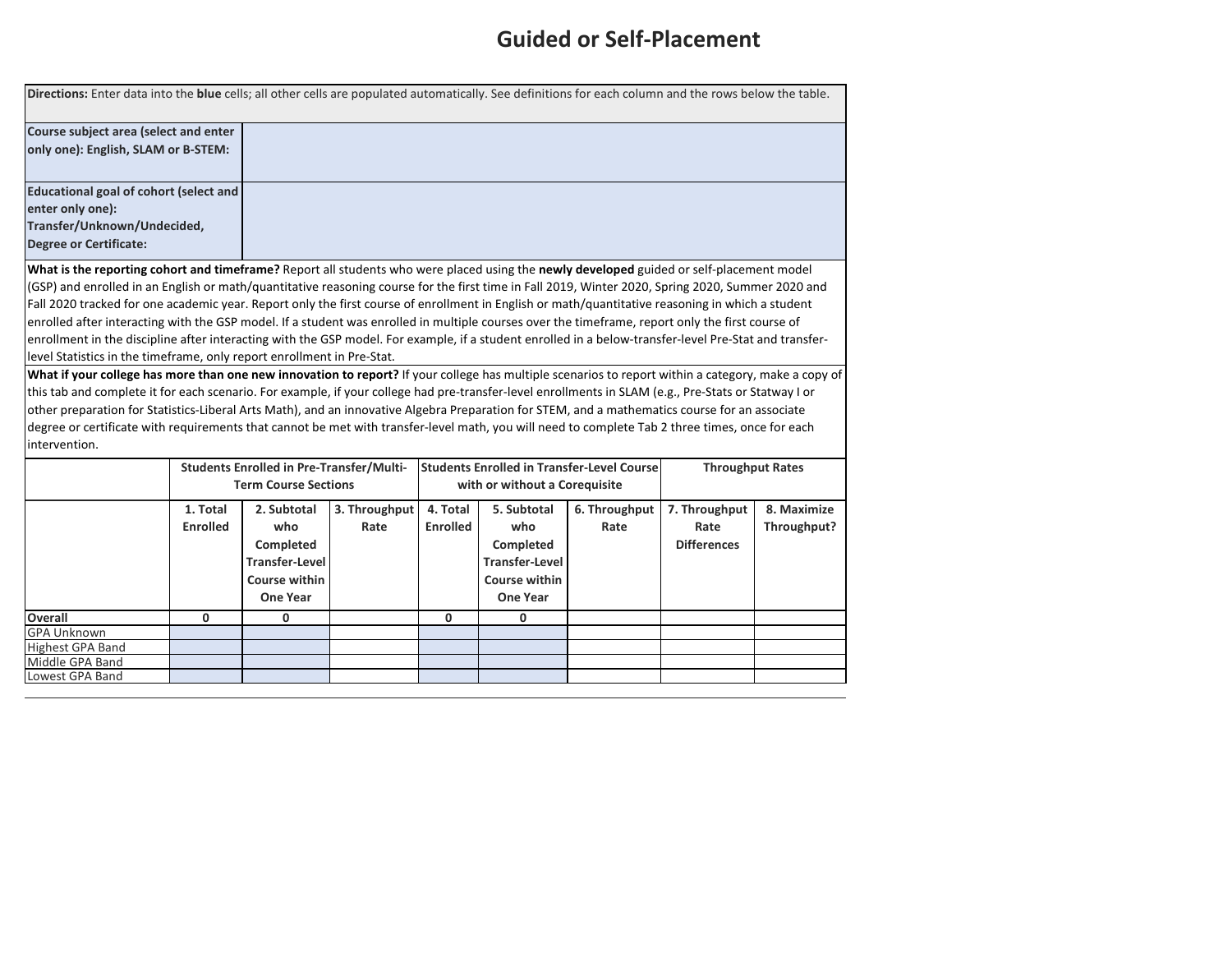### **Guided or Self-Placement**

|                                                                                                                     | <b>Columns Explained</b>                                                                                                                                                                                                                                                                                                                                                                                                                                                                                                                                                                                                                                                                                                                                                                                                                              |
|---------------------------------------------------------------------------------------------------------------------|-------------------------------------------------------------------------------------------------------------------------------------------------------------------------------------------------------------------------------------------------------------------------------------------------------------------------------------------------------------------------------------------------------------------------------------------------------------------------------------------------------------------------------------------------------------------------------------------------------------------------------------------------------------------------------------------------------------------------------------------------------------------------------------------------------------------------------------------------------|
| Columns 1 and 4 - Total                                                                                             | These columns show the number of distinct students enrolled at census. If end of term data are used, include withdraws (EW, MW, and W grades) as enrollment in the course.                                                                                                                                                                                                                                                                                                                                                                                                                                                                                                                                                                                                                                                                            |
| <b>Enrolled:</b>                                                                                                    | For an educational goal of transfer, unknown or undecided or for associate degree programs with requirements that can be met with transfer-level math: in Column 1 enter enrollments<br>in below-transfer-level course sections after interacting with the GSP model and in Column 4 enter enrollments in transfer-level sections with or without a corequisite. Include only first<br>disciplinary course enrollments. For example, if a student first enrolls in math below the transfer-level, after interacting with the GSP model, include the student in Column 1 but not<br>Column 4. Include only first disciplinary course enrollments, regardless of where the student was placed. For example, if a student is placed into transfer-level math but enrolls in a math<br>course below the transfer-level, include that student in Column 1. |
|                                                                                                                     | Transfer-level courses: courses that fulfill general education requirements for English composition or for math/quantitative reasoning upon transfer to a university.                                                                                                                                                                                                                                                                                                                                                                                                                                                                                                                                                                                                                                                                                 |
|                                                                                                                     | For math, students with an educational goal of associate degree who are in associate programs with math requirements that cannot be met with transfer-level math/quantitative<br>reasoning, in Column 1 enter enrollments below-college-level course sections (two or more levels below transfer) after interacting with the GSP model and in Column 4 enter enrollments<br>in college-level sections (one level below transfer) with or without a corequisite. Include only first disciplinary course enrollments, regardless of where the student placed.                                                                                                                                                                                                                                                                                           |
|                                                                                                                     | College-level courses: courses usually coded one-level-below-transfer that meet local degree requirements for programs in which transfer-level coursework does not satisfy programmatic<br>requirements (e.g., an electrical technology program with contextualized math skills). These courses (or higher) should be used for measuring the throughput for students in such programs.<br>For example, when reporting students with an associate degree or certificate goal in a program with requirements that cannot be met with a transfer-level math course, in column 2 report<br>pre-college level enrollments and in column 3 report college-level (or higher) completion for the cohort. In column 4, report college-level enrollments and in column 5, report college-level<br>(or higher) completion for the cohort.                        |
| Columns 2 and 5 -<br>Subtotal who Completed and 4 respectively.<br><b>Transfer-Level Course</b><br>within One Year: | Columns 2 and 5 show the number of students who successfully completed a transfer-level course in one year with a C or better (including P grades) out of the cohorts defined in Columns 1                                                                                                                                                                                                                                                                                                                                                                                                                                                                                                                                                                                                                                                            |
| Columns 3 and 6 -<br><b>Throughput Rate:</b>                                                                        | These columns automatically calculate the percentage of students who successfully completed (C or higher, including P grades) a transfer-level course within one year. To calculate the<br>throughput rate, Column 2 is divided by Column 1, and Column 5 by Column 4, respectively.                                                                                                                                                                                                                                                                                                                                                                                                                                                                                                                                                                  |
| <b>Column 7 - Throughput</b><br><b>Rate Differences:</b>                                                            | The results in Column 7 are automatically calculated by subtracting the number of students in Column 6 from the number in Column 3.                                                                                                                                                                                                                                                                                                                                                                                                                                                                                                                                                                                                                                                                                                                   |
| <b>Column 8 - Maximize</b><br>Throughput?:                                                                          | This column automatically determines if throughput for students who started below transfer level is equal to or greater than throughput for students who start directly at transfer level.<br>"No" means throughput is NOT maximized, whereas "Yes" means throughput is maximized. Comparisons are calculated regardless of sample sizes in any category. In both instances,<br>colleges completing the template are required to submit the completed data template to the CCCCO for review. Refer to Tab 1. Instructions Tab for definition of how throughput is<br>calculated.                                                                                                                                                                                                                                                                      |
| <b>English GPA Bands:</b>                                                                                           | Highest: HSGPA ≥ 2.6; Middle: HSGPA 1.9 - 2.6; Lowest: HSGPA < 1.9                                                                                                                                                                                                                                                                                                                                                                                                                                                                                                                                                                                                                                                                                                                                                                                    |
| <b>SLAM GPA Bands:</b>                                                                                              | Highest: HSGPA ≥ 3.0; Middle: HSGPA 2.3 - 2.9; Lowest: HSGPA ≤ 2.3                                                                                                                                                                                                                                                                                                                                                                                                                                                                                                                                                                                                                                                                                                                                                                                    |
| <b>B-STEM GPA Bands:</b>                                                                                            | Highest: HSGPA ≥ 3.4 OR HSGPA ≥ 2.6 AND enrolled in a HS Calculus course; Middle: HSGPA ≥ 2.6 or Enrolled in HS<br>Precalculus; Lowest: HSGPA $\leq$ 2.6 and no Precalculus                                                                                                                                                                                                                                                                                                                                                                                                                                                                                                                                                                                                                                                                           |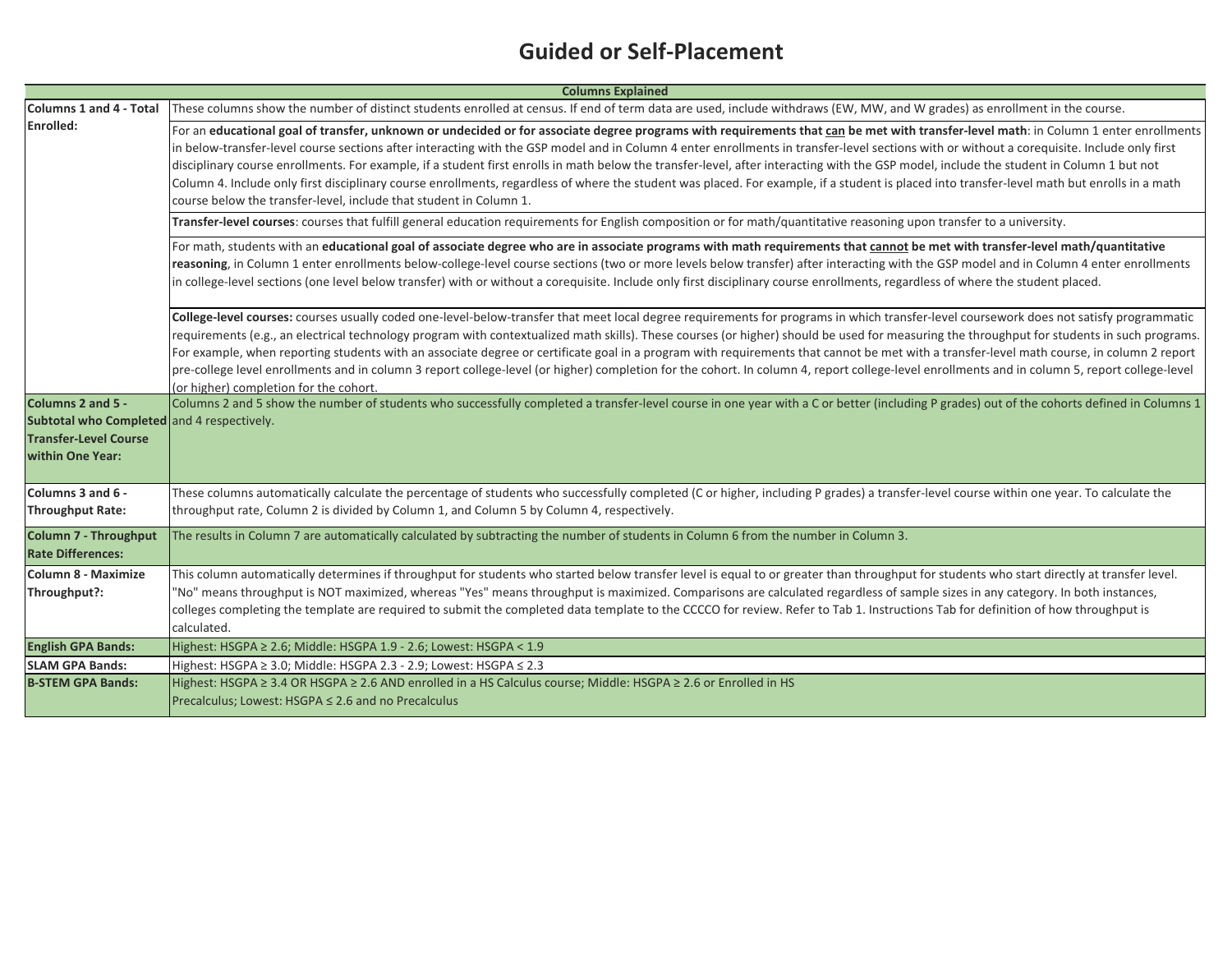#### **College-Level Math BSTEM**

**Directions:** Enter data into the **blue** cells; all other cells are populated automatically. See definitions for each column and the rows below the tables. If your college does not offer college-level math, do not complete this tab.

| Math pathway:                                                                                                                                                                                                                                                                                                                                                                                                                                                                                                                                                                         | <b>B-STEM</b>                                                                                                                                        |  |  |  |  |  |  |  |
|---------------------------------------------------------------------------------------------------------------------------------------------------------------------------------------------------------------------------------------------------------------------------------------------------------------------------------------------------------------------------------------------------------------------------------------------------------------------------------------------------------------------------------------------------------------------------------------|------------------------------------------------------------------------------------------------------------------------------------------------------|--|--|--|--|--|--|--|
| MATH 72 INTERMEDIATE ALGEBRA I AND II (STEM/BUS): Delivers Intermediate Algebra for STEM and Business Majors.<br>Course name and short<br>Investigates rational expressions and equations, systems of equations in two and three variables, absolute value<br>description:<br>equations and inequalities, radical expressions and equations, rational exponents, complex numbers, quadratic<br>equations, graphs of linear and radical functions, parabolas, and circles. Requires graphing calculator. (Not open to<br>students with credit in MATH 62, MATH 70, or equivalent.) [D] |                                                                                                                                                      |  |  |  |  |  |  |  |
|                                                                                                                                                                                                                                                                                                                                                                                                                                                                                                                                                                                       | Why is this tab included? AB 705 states, "The bill would also authorize the board of governors to establish regulations that ensure that, for        |  |  |  |  |  |  |  |
|                                                                                                                                                                                                                                                                                                                                                                                                                                                                                                                                                                                       | students who seek a goal other than transfer, and who are in certificate or degree programs with specific requirements that are not met with         |  |  |  |  |  |  |  |
|                                                                                                                                                                                                                                                                                                                                                                                                                                                                                                                                                                                       | transfer-level coursework, a community college maximizes the probability that a student will enter and complete the required college-level           |  |  |  |  |  |  |  |
|                                                                                                                                                                                                                                                                                                                                                                                                                                                                                                                                                                                       | coursework in [English and] mathematics within a one-year timeframe." The bill further states, "The bill would prohibit a community college          |  |  |  |  |  |  |  |
|                                                                                                                                                                                                                                                                                                                                                                                                                                                                                                                                                                                       | district or college from requiring students to enroll in remedial [English or] mathematics coursework that lengthens their time to complete a        |  |  |  |  |  |  |  |
|                                                                                                                                                                                                                                                                                                                                                                                                                                                                                                                                                                                       | degree unless placement research that includes consideration of high school grade point average and coursework shows that those students are         |  |  |  |  |  |  |  |
|                                                                                                                                                                                                                                                                                                                                                                                                                                                                                                                                                                                       | highly unlikely to succeed in transfer-level coursework in [English and] mathematics." This tab provides colleges an opportunity to report           |  |  |  |  |  |  |  |
|                                                                                                                                                                                                                                                                                                                                                                                                                                                                                                                                                                                       | enrollments into a college-level course (or below) and the successful completion of the gateway course (college-level or transfer level) appropriate |  |  |  |  |  |  |  |
| to a students educational goal.                                                                                                                                                                                                                                                                                                                                                                                                                                                                                                                                                       |                                                                                                                                                      |  |  |  |  |  |  |  |
|                                                                                                                                                                                                                                                                                                                                                                                                                                                                                                                                                                                       | What course enrollments are reported in this tab? Report all existing college-level math course enrollment for students with a transfer goal         |  |  |  |  |  |  |  |
|                                                                                                                                                                                                                                                                                                                                                                                                                                                                                                                                                                                       | (including unknown and undecided) or students with a degree or certificate goal enrolled in programs with specific requirements that are not met     |  |  |  |  |  |  |  |
|                                                                                                                                                                                                                                                                                                                                                                                                                                                                                                                                                                                       | with transfer-level coursework. Newly created college-level math courses (including intermediate algebra or contextualized versions of               |  |  |  |  |  |  |  |
|                                                                                                                                                                                                                                                                                                                                                                                                                                                                                                                                                                                       | intermediate algebra) should be reported in Tab 2: Curricular Innovations.                                                                           |  |  |  |  |  |  |  |
|                                                                                                                                                                                                                                                                                                                                                                                                                                                                                                                                                                                       | What is the reporting timeframe: Report all enrollments for students enrolled in existing sections of college-level math (including intermediate     |  |  |  |  |  |  |  |
|                                                                                                                                                                                                                                                                                                                                                                                                                                                                                                                                                                                       | algebra or contextualized versions of intermediate algebra) at anytime in Fall 2019, Winter 2020, Spring 2020, Summer 2020 and Fall 2020 tracked     |  |  |  |  |  |  |  |
|                                                                                                                                                                                                                                                                                                                                                                                                                                                                                                                                                                                       | for one academic year. If a student was enrolled in multiple courses over the timeframe, report only the first course of enrollment.                 |  |  |  |  |  |  |  |
|                                                                                                                                                                                                                                                                                                                                                                                                                                                                                                                                                                                       | How to report students with an associate degree or certificate goal in programs where math requirements that cannot be met with transfer-            |  |  |  |  |  |  |  |
|                                                                                                                                                                                                                                                                                                                                                                                                                                                                                                                                                                                       | level math/quantitative reasoning: Report students with a degree or certificate goal in programs where math requirements cannot be met with          |  |  |  |  |  |  |  |
|                                                                                                                                                                                                                                                                                                                                                                                                                                                                                                                                                                                       | transfer-level math/quantitative reasoning in Table 1 who are enrolled (voluntarily or as a result of placement) in a college-level math course in   |  |  |  |  |  |  |  |
|                                                                                                                                                                                                                                                                                                                                                                                                                                                                                                                                                                                       | the BSTEM pathway. Disaggregate students by GPA band using the B-STEM rules.                                                                         |  |  |  |  |  |  |  |

**How to report students with a transfer, unknown, undecided goal:** Report students with a transfer (or unknown or undecided) goal in Table 2 who are enrolled (voluntarily or as a result of placement) in a college-level math course in the BSTEM pathway. Disaggregate students by GPA band using the B-STEM rules.

**What if your college needs to report additional intermediate algebra or versions of intermediate algebra enrollments for students in a SLAM pathway?** If students on the SLAM pathway are allowed to enroll in college-level math (including intermediate algebra or contextualized versions of intermediate algebra) duplicate Tab 5 and report the SLAM GPA bands and courses associated with that pathway.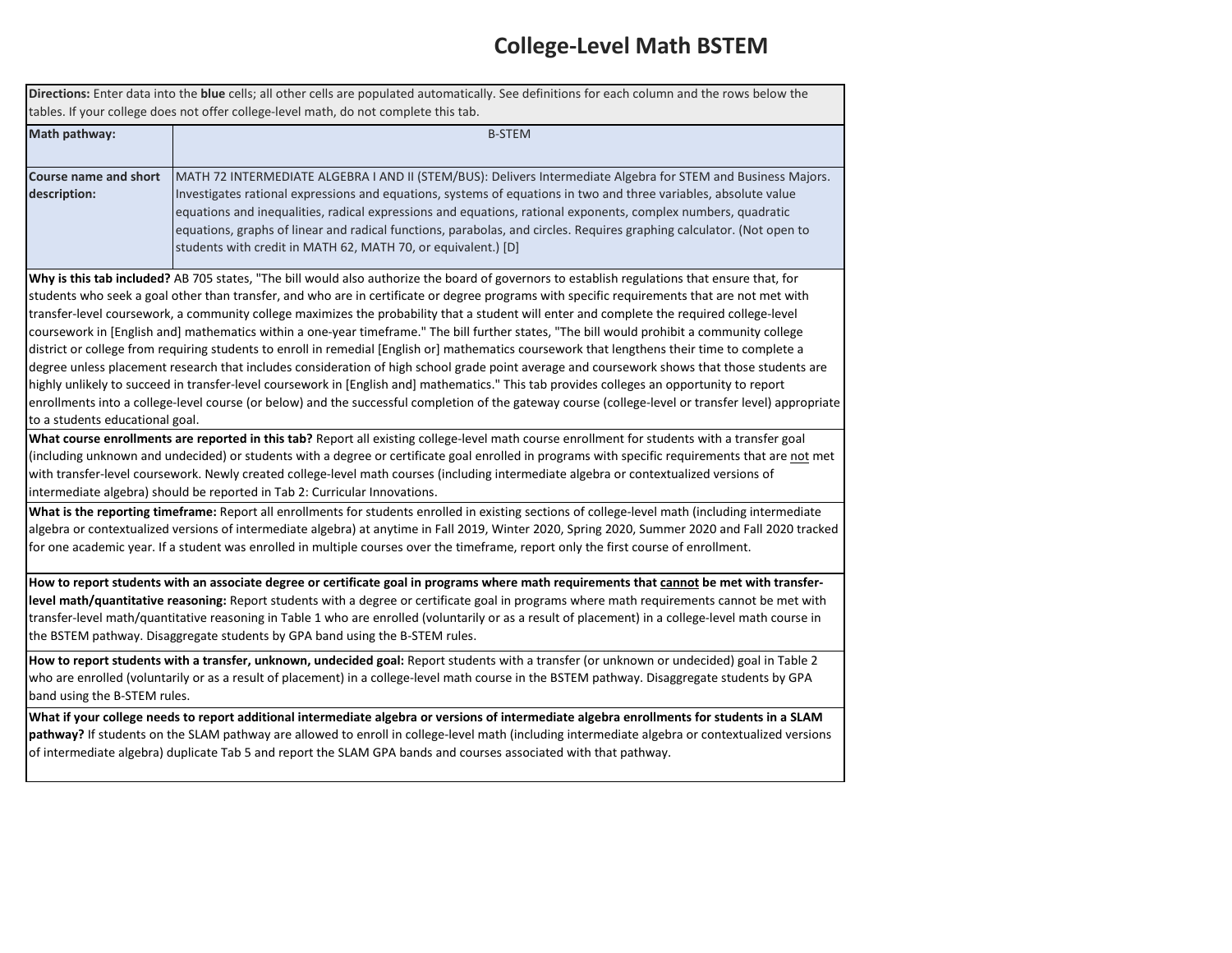### **College-Level Math BSTEM**

| Table 1. Students with a Degree or Certificate Goal in Programs with Math Requirements Not Satisfied by Transfer-level Coursework |                 |                                       |               |                 |                                               |               |                    |                         |  |
|-----------------------------------------------------------------------------------------------------------------------------------|-----------------|---------------------------------------|---------------|-----------------|-----------------------------------------------|---------------|--------------------|-------------------------|--|
|                                                                                                                                   |                 | Students Enrolled in College-Level or |               |                 | <b>Students Enrolled Directly in Transfer</b> |               |                    | <b>Throughput Rates</b> |  |
|                                                                                                                                   | <b>Below</b>    |                                       |               |                 | Level with or without a Coreguisite           |               |                    |                         |  |
|                                                                                                                                   | 1. Total        | 2. Subtotal                           | 3. Throughput | 4. Total        | 5. Subtotal                                   | 6. Throughput | 7. Throughput      | 8. Maximize             |  |
|                                                                                                                                   | <b>Enrolled</b> | who                                   | Rate          | <b>Enrolled</b> | who                                           | Rate          | Rate               | Throughput?             |  |
|                                                                                                                                   |                 | Completed                             |               |                 | Completed                                     |               | <b>Differences</b> |                         |  |
| <b>Degree Goal</b>                                                                                                                |                 | College-Level                         |               |                 | College-Level                                 |               |                    |                         |  |
|                                                                                                                                   |                 | or Higher                             |               |                 | or Higher                                     |               |                    |                         |  |
|                                                                                                                                   |                 | within One                            |               |                 | within One                                    |               |                    |                         |  |
|                                                                                                                                   |                 | Year                                  |               |                 | Year                                          |               |                    |                         |  |
| <b>Overall</b>                                                                                                                    | 0               | 0                                     |               | 0               | 0                                             |               |                    |                         |  |
| <b>GPA Unknown</b>                                                                                                                |                 |                                       |               |                 |                                               |               |                    |                         |  |
| Highest GPA Band*                                                                                                                 |                 |                                       |               |                 |                                               |               |                    |                         |  |
| Middle GPA Band**                                                                                                                 |                 |                                       |               |                 |                                               |               |                    |                         |  |
| Lowest GPA Band***                                                                                                                |                 |                                       |               |                 |                                               |               |                    |                         |  |

B-STEM GPA Bands:

\*Highest: HSGPA ≥ 3.4 OR HSGPA ≥ 2.6 AND enrolled in a HS Calculus course

\*\*Middle: HSGPA ≥2.6 or Enrolled in HS Precalculus

\*\*\*Lowest: HSGPA ≤ 2.6 and no Precalculus

| Table 2. Students with a Transfer Goal including Unknown and Undecided |                                              |                |               |                                               |                       |               |                         |             |
|------------------------------------------------------------------------|----------------------------------------------|----------------|---------------|-----------------------------------------------|-----------------------|---------------|-------------------------|-------------|
|                                                                        | <b>Students Enrolled in College-Level or</b> |                |               | <b>Students Enrolled Directly in Transfer</b> |                       |               | <b>Throughput Rates</b> |             |
|                                                                        | <b>Below</b>                                 |                |               | Level with or without a Coreguisite           |                       |               |                         |             |
|                                                                        | 1. Total                                     | 2. Subtotal    | 3. Throughput | 4. Total                                      | 5. Subtotal           | 6. Throughput | 7. Throughput           | 8. Maximize |
|                                                                        | <b>Enrolled</b>                              | who            | Rate          | <b>Enrolled</b>                               | who                   | Rate          | Rate                    | Throughput? |
| Transfer, Unknown,                                                     |                                              | Completed      |               |                                               | Completed             |               | <b>Differences</b>      |             |
| <b>Undecided Goal</b>                                                  |                                              | Transfer-Level |               |                                               | <b>Transfer Level</b> |               |                         |             |
|                                                                        |                                              | within One     |               |                                               | within One            |               |                         |             |
|                                                                        |                                              | Year           |               |                                               | Year                  |               |                         |             |
| <b>Overall</b>                                                         | 352                                          | 57             | 16.2%         | 2295                                          | 1341                  | 58.4%         | $-42.2%$                | <b>No</b>   |
| <b>GPA Unknown</b>                                                     | 145                                          | 21             | 14.5%         | 728                                           | 398                   | 54.7%         | $-40.2%$                | <b>No</b>   |
| Highest GPA Band*                                                      | 49                                           | 12             | 26.5%         | 671                                           | 479                   | 71.4%         | -44.9%                  | No          |
| Middle GPA Band**                                                      | 104                                          | 20             | 19.2%         | 819                                           | 433                   | 52.9%         | $-33.6%$                | No          |
| Lowest GPA Band***                                                     | 54                                           |                | 5.6%          | 77                                            | 31                    | 40.3%         | $-34.7%$                | <b>No</b>   |

B-STEM GPA Bands:

\*Highest: HSGPA ≥ 3.4 OR HSGPA ≥ 2.6 AND enrolled in a HS Calculus course

\*\*Middle: HSGPA ≥2.6 or Enrolled in HS Precalculus

\*\*\*Lowest: HSGPA ≤ 2.6 and no Precalculus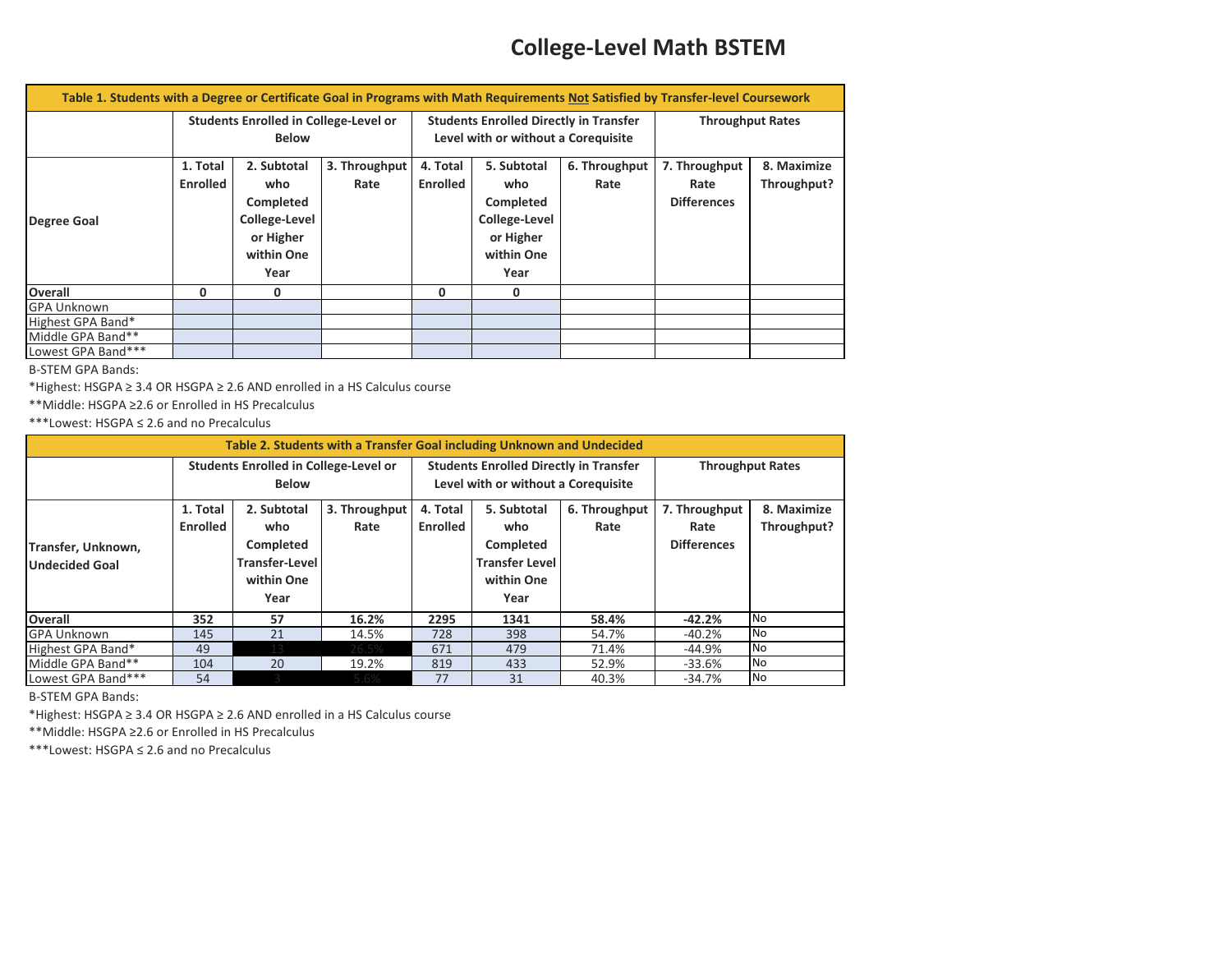## **College-Level Math BSTEM**

|                                | <b>Columns Explained</b>                                                                                                                                                          |                                                                                                                                                                                                     |  |  |  |  |  |
|--------------------------------|-----------------------------------------------------------------------------------------------------------------------------------------------------------------------------------|-----------------------------------------------------------------------------------------------------------------------------------------------------------------------------------------------------|--|--|--|--|--|
|                                | Table 1. Students with a Degree or Certificate Goal in Programs with Math                                                                                                         | Table 2. Students with a Transfer Goal including Unknown and Undecided                                                                                                                              |  |  |  |  |  |
|                                | Requirements Not Satisfied by Transfer-level Math/Quantitative Reasoning                                                                                                          |                                                                                                                                                                                                     |  |  |  |  |  |
| <b>Columns 1 and 4 - Total</b> | These columns show the number of distinct students enrolled at census. If end of                                                                                                  | These columns show the number of distinct students enrolled at census. If end of term data are                                                                                                      |  |  |  |  |  |
| <b>Enrolled</b>                | term data are used, include withdraws (EW, MW, and W grades) as enrollment in the                                                                                                 | used, include withdraws (EW, MW, and W grades) as enrollment in the course.                                                                                                                         |  |  |  |  |  |
|                                | course.                                                                                                                                                                           |                                                                                                                                                                                                     |  |  |  |  |  |
|                                | For students with an educational goal of associate degree or certificate who are                                                                                                  | For students with an educational goal of transfer, unknown or undecided, in Column 1 enter                                                                                                          |  |  |  |  |  |
|                                | enrolled in programs with math requirements that cannot be met with transfer-                                                                                                     | enrollments in college-level sections (or lower) and in Column 4 enter enrollments in transfer-                                                                                                     |  |  |  |  |  |
|                                | level math/quantitative reasoning, in Column 1 enter enrollments in college-level                                                                                                 | level sections with or without a corequisite. Include only first disciplinary course enrollments. For                                                                                               |  |  |  |  |  |
|                                | sections (or lower) and in Column 4 enter enrollments in transfer-level math with or                                                                                              | example, if a student first enrolls in intermediate algebra or versions of intermediate algebra,                                                                                                    |  |  |  |  |  |
|                                | without a corequisite. Include only first math course enrollments, regardless of where                                                                                            | include the student in Column 1 but not Column 4. Include only the first math enrollment                                                                                                            |  |  |  |  |  |
|                                | the student placed. For example, if a student is placed into transfer-level math but<br>enrolls in intermediate algebra or contextualized versions of intermediate algebra,       | regardless of where the student was placed. For example, if a student is placed into transfer-level<br>math but enrolls in intermediate algebra or contextualized versions of intermediate algebra, |  |  |  |  |  |
|                                | include that student in Column 1.                                                                                                                                                 | include that student in Column 1.                                                                                                                                                                   |  |  |  |  |  |
|                                |                                                                                                                                                                                   | College-level courses: courses usually coded one-level-below-transfer that meet local Transfer-level courses: courses that fulfill general education requirements for math/quantitative             |  |  |  |  |  |
|                                | degree requirements for programs in which transfer-level coursework does not satisfy reasoning upon transfer to a university.                                                     |                                                                                                                                                                                                     |  |  |  |  |  |
|                                | programmatic requirements (e.g., an electrical technology program with                                                                                                            |                                                                                                                                                                                                     |  |  |  |  |  |
|                                | contextualized math skills).                                                                                                                                                      |                                                                                                                                                                                                     |  |  |  |  |  |
| Columns 2 and 5 -              | Columns 2 and 5 show the number of students who successfully completed a college-                                                                                                 | Columns 2 and 5 show the number of students who successfully completed a transfer-level course                                                                                                      |  |  |  |  |  |
|                                | Subtotal who Completed level course or higher in one year with a C or better (including P grades) out of the                                                                      | in one year with a C or better (including P grades) out of the cohorts defined in Columns 1 and 4,                                                                                                  |  |  |  |  |  |
| College-Level/Transfer-        | cohorts defined in Columns 1 and 4, respectively.                                                                                                                                 | respectively.                                                                                                                                                                                       |  |  |  |  |  |
| Level within One Year:         |                                                                                                                                                                                   |                                                                                                                                                                                                     |  |  |  |  |  |
|                                |                                                                                                                                                                                   |                                                                                                                                                                                                     |  |  |  |  |  |
| Columns 3 and 6 -              | These columns show the percentage of students who successfully completed (C or                                                                                                    | These columns show the percentage of students who successfully completed (C or higher,                                                                                                              |  |  |  |  |  |
| <b>Throughput Rate:</b>        | higher, including P grades) college-level math or higher within one year. To calculate                                                                                            | including P grades) a transfer-level course within one year. To calculate the throughput rate,                                                                                                      |  |  |  |  |  |
|                                | the throughput rate, Column 2 is divided by Column 1 and Column 5 by Column 4                                                                                                     | Column 2 is divided by Column 1, and Column 5 by Column 4, respectively.                                                                                                                            |  |  |  |  |  |
|                                | (respectively).                                                                                                                                                                   |                                                                                                                                                                                                     |  |  |  |  |  |
| <b>Column 7 - Throughput</b>   | The results in Column 7 are automatically calculated by subtracting the number of students in Column 6 from the number in Column 3.                                               |                                                                                                                                                                                                     |  |  |  |  |  |
| <b>Rate Differences</b>        |                                                                                                                                                                                   |                                                                                                                                                                                                     |  |  |  |  |  |
| <b>Column 8 - Maximize</b>     |                                                                                                                                                                                   | This column automatically determines if throughput for students who started below transfer level is equal to or greater than throughput for students who start directly at transfer level.          |  |  |  |  |  |
| Throughput?                    | "No" means throughput is NOT maximized, whereas "Yes" means throughput is maximized. Comparisons are calculated regardless of sample sizes in any category. In both instances,    |                                                                                                                                                                                                     |  |  |  |  |  |
|                                | colleges completing the template are required to submit the completed data template to the CCCCO for review. Refer to Tab 1. Instructions Tab for definition of how throughput is |                                                                                                                                                                                                     |  |  |  |  |  |
|                                | calculated.                                                                                                                                                                       |                                                                                                                                                                                                     |  |  |  |  |  |
| <b>SLAM GPA Bands:</b>         | Highest: HSGPA ≥ 3.0;                                                                                                                                                             |                                                                                                                                                                                                     |  |  |  |  |  |
|                                | Middle: HSGPA 2.3 - 2.9;                                                                                                                                                          |                                                                                                                                                                                                     |  |  |  |  |  |
|                                | Lowest: $HSGPA \leq 2.3$                                                                                                                                                          |                                                                                                                                                                                                     |  |  |  |  |  |
|                                |                                                                                                                                                                                   |                                                                                                                                                                                                     |  |  |  |  |  |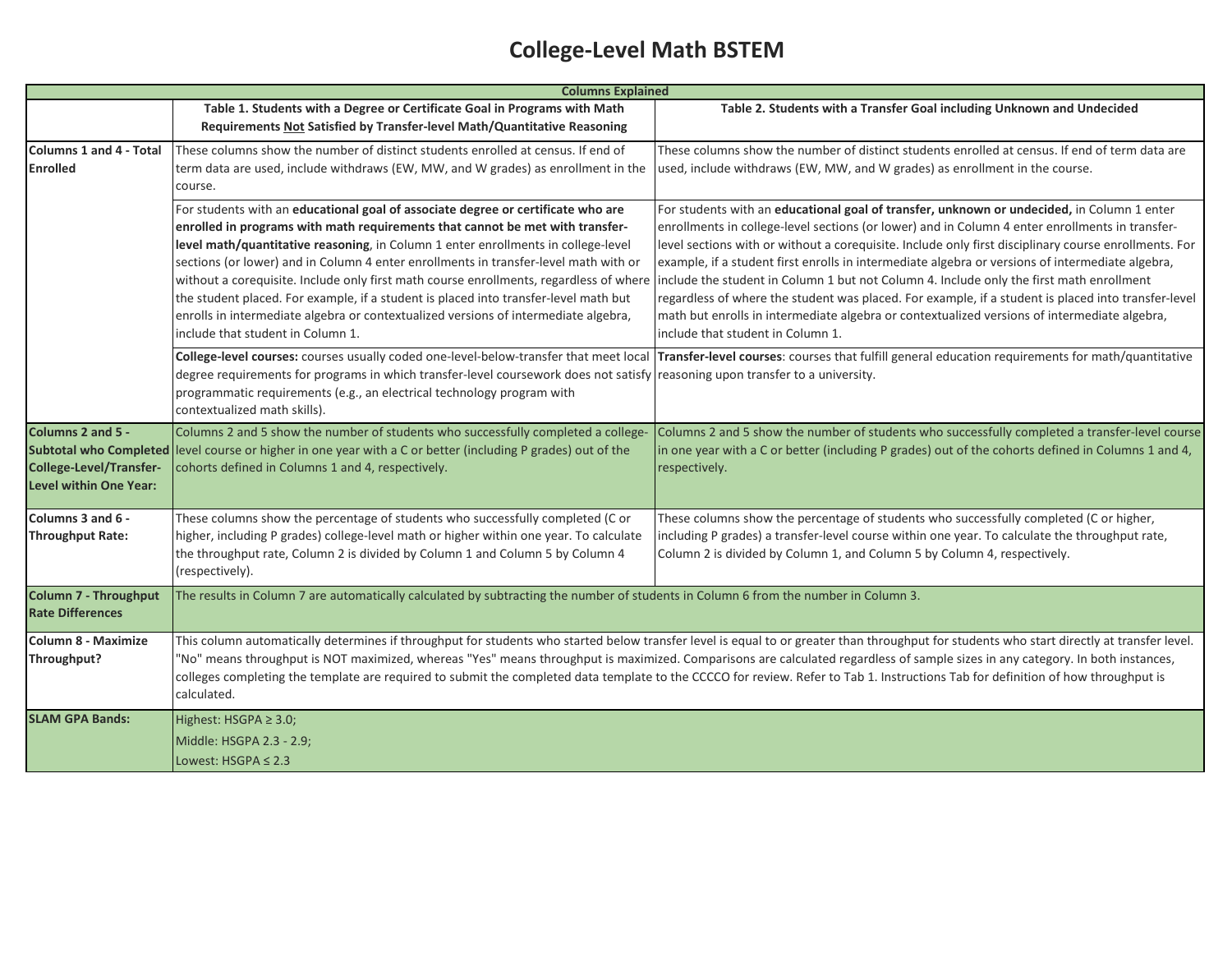#### **College-Level Math SLAM**

**Directions:** Enter data into the **blue** cells; all other cells are populated automatically. See definitions for each column and the rows below the tables. If your college does not offer college-level math, do not complete this tab.

| Math pathway:                | <b>SLAM</b>                                                                                                            |
|------------------------------|------------------------------------------------------------------------------------------------------------------------|
|                              |                                                                                                                        |
| <b>Course name and short</b> | MATH 60 INTERMEDIATE ALGEBRA I (FOR LIBERAL ARTS MAJORS): Delivers Intermediate Algebra for Liberal Arts and           |
| description:                 | Allied Health Majors. Investigates rational expressions and equations, systems of equations in two variables, absolute |
|                              | value equations and inequalities, radical expressions and equations, rational exponents, quadratic equations, and      |
|                              | graphs of linear and quadratic functions. [D] (Formerly: MATH 60PL)                                                    |

**Why is this tab included?** AB 705 states, "The bill would also authorize the board of governors to establish regulations that ensure that, for students who seek a goal other than transfer, and who are in certificate or degree programs with specific requirements that are not met with transfer-level coursework, a community college maximizes the probability that a student will enter and complete the required college-level coursework in [English and] mathematics within a one-year timeframe." The bill further states, "The bill would prohibit a community college district or college from requiring students to enroll in remedial [English or] mathematics coursework that lengthens their time to complete a degree unless placement research that includes consideration of high school grade point average and coursework shows that those students are highly unlikely to succeed in transfer-level coursework in [English and] mathematics." This tab provides colleges an opportunity to report enrollments into a college-level course (or below) and the successful completion of the gateway course (college-level or transfer level) appropriate to a students educational goal.

**What course enrollments are reported in this tab?** Report all existing college-level math course enrollment for students with a transfer goal (including unknown and undecided) or students with a degree or certificate goal enrolled in programs with specific requirements that are not met with transfer-level coursework. Newly created college-level math courses (including intermediate algebra or contextualized versions of intermediate algebra) should be reported in Tab 2: Curricular Innovations.

**What is the reporting timeframe:** Report all enrollments for students enrolled in existing sections of college-level math (including intermediate algebra or contextualized versions of intermediate algebra) at anytime in Fall 2019, Winter 2020, Spring 2020, Summer 2020 and Fall 2020 tracked for one academic year. If a student was enrolled in multiple courses over the timeframe, report only the first course of enrollment.

**How to report students with an associate degree or certificate goal in programs where math requirements that cannot be met with transferlevel math/quantitative reasoning:** Report students with a degree or certificate goal in programs where math requirements cannot be met with transfer-level math/quantitative reasoning in Table 1 who are enrolled (voluntarily or as a result of placement) in a college-level math course in the BSTEM pathway. Disaggregate students by GPA band using the B-STEM rules.

**How to report students with a transfer, unknown, undecided goal:** Report students with a transfer (or unknown or undecided) goal in Table 2 who are enrolled (voluntarily or as a result of placement) in a college-level math course in the BSTEM pathway. Disaggregate students by GPA band using the B-STEM rules.

**What if your college needs to report additional intermediate algebra or versions of intermediate algebra enrollments for students in a SLAM pathway?** If students on the SLAM pathway are allowed to enroll in college-level math (including intermediate algebra or contextualized versions of intermediate algebra) duplicate Tab 5 and report the SLAM GPA bands and courses associated with that pathway.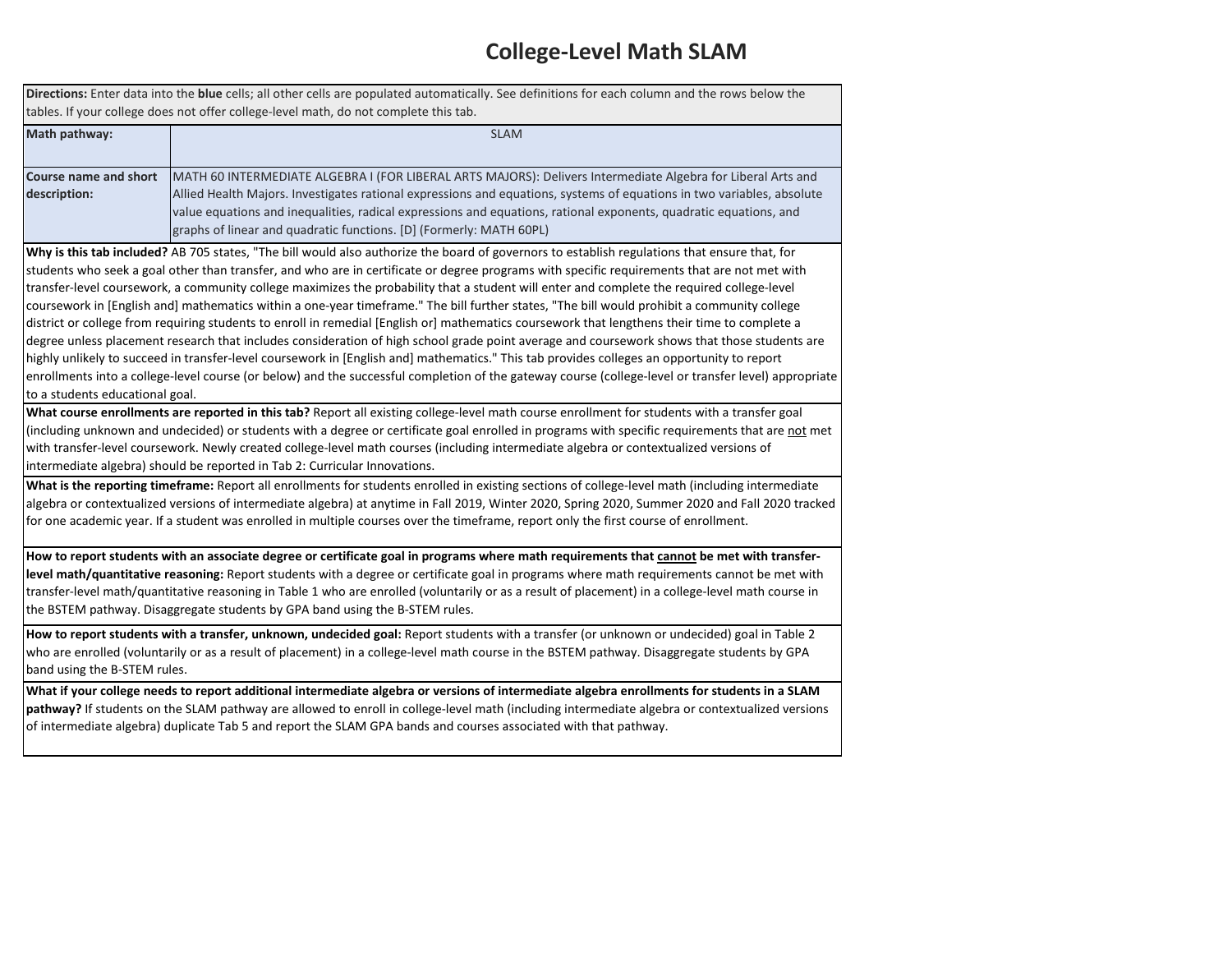### **College-Level Math SLAM**

| Table 1. Students with a Degree or Certificate Goal in Programs with Math Requirements Not Satisfied by Transfer-level Coursework |                                       |                      |                                     |                                               |               |               |                         |             |
|-----------------------------------------------------------------------------------------------------------------------------------|---------------------------------------|----------------------|-------------------------------------|-----------------------------------------------|---------------|---------------|-------------------------|-------------|
|                                                                                                                                   | Students Enrolled in College-Level or |                      |                                     | <b>Students Enrolled Directly in Transfer</b> |               |               | <b>Throughput Rates</b> |             |
|                                                                                                                                   | <b>Below</b>                          |                      | Level with or without a Corequisite |                                               |               |               |                         |             |
|                                                                                                                                   | 1. Total                              | 2. Subtotal          | 3. Throughput                       | 4. Total                                      | 5. Subtotal   | 6. Throughput | 7. Throughput           | 8. Maximize |
|                                                                                                                                   | <b>Enrolled</b>                       | who                  | Rate                                | <b>Enrolled</b>                               | who           | Rate          | Rate                    | Throughput? |
|                                                                                                                                   |                                       | Completed            |                                     |                                               | Completed     |               | <b>Differences</b>      |             |
| <b>Degree Goal</b>                                                                                                                |                                       | <b>College-Level</b> |                                     |                                               | College-Level |               |                         |             |
|                                                                                                                                   |                                       | or Higher            |                                     |                                               | or Higher     |               |                         |             |
|                                                                                                                                   |                                       | within One           |                                     |                                               | within One    |               |                         |             |
|                                                                                                                                   |                                       | Year                 |                                     |                                               | Year          |               |                         |             |
| <b>Overall</b>                                                                                                                    | 0                                     | 0                    |                                     | 0                                             | 0             |               |                         |             |
| <b>GPA Unknown</b>                                                                                                                |                                       |                      |                                     |                                               |               |               |                         |             |
| Highest GPA Band*                                                                                                                 |                                       |                      |                                     |                                               |               |               |                         |             |
| Middle GPA Band**                                                                                                                 |                                       |                      |                                     |                                               |               |               |                         |             |
| Lowest GPA Band***                                                                                                                |                                       |                      |                                     |                                               |               |               |                         |             |

B-STEM GPA Bands:

\*Highest: HSGPA ≥ 3.4 OR HSGPA ≥ 2.6 AND enrolled in a HS Calculus course

\*\*Middle: HSGPA ≥2.6 or Enrolled in HS Precalculus

\*\*\*Lowest: HSGPA ≤ 2.6 and no Precalculus

| Table 2. Students with a Transfer Goal including Unknown and Undecided |                                                              |                                                                                |                       |                                                                                      |                                                                                |                       |                                             |                            |
|------------------------------------------------------------------------|--------------------------------------------------------------|--------------------------------------------------------------------------------|-----------------------|--------------------------------------------------------------------------------------|--------------------------------------------------------------------------------|-----------------------|---------------------------------------------|----------------------------|
|                                                                        | <b>Students Enrolled in College-Level or</b><br><b>Below</b> |                                                                                |                       | <b>Students Enrolled Directly in Transfer</b><br>Level with or without a Corequisite |                                                                                |                       | <b>Throughput Rates</b>                     |                            |
| Transfer, Unknown,<br><b>Undecided Goal</b>                            | 1. Total<br><b>Enrolled</b>                                  | 2. Subtotal<br>who<br>Completed<br><b>Transfer-Level</b><br>within One<br>Year | 3. Throughput<br>Rate | 4. Total<br><b>Enrolled</b>                                                          | 5. Subtotal<br>who<br>Completed<br><b>Transfer Level</b><br>within One<br>Year | 6. Throughput<br>Rate | 7. Throughput<br>Rate<br><b>Differences</b> | 8. Maximize<br>Throughput? |
| <b>Overall</b>                                                         | 603                                                          | 70                                                                             | 11.6%                 | 1515                                                                                 | 975                                                                            | 64.4%                 | $-52.7%$                                    | <b>No</b>                  |
| <b>GPA Unknown</b>                                                     | 185                                                          | 23                                                                             | 12.4%                 | 414                                                                                  | 296                                                                            | 71.5%                 | $-59.1%$                                    | No                         |
| Highest GPA Band*                                                      | 184                                                          | 28                                                                             | 15.2%                 | 603                                                                                  | 432                                                                            | 71.6%                 | -56.4%                                      | <b>No</b>                  |
| Middle GPA Band**                                                      | 164                                                          | 14                                                                             | 8.5%                  | 390                                                                                  | 214                                                                            | 54.9%                 | $-46.3%$                                    | <b>No</b>                  |
| Lowest GPA Band***                                                     | 70                                                           |                                                                                | 7.1%                  | 108                                                                                  | 33                                                                             | 30.6%                 | $-23.4%$                                    | No                         |

B-STEM GPA Bands:

\*Highest: HSGPA ≥ 3.4 OR HSGPA ≥ 2.6 AND enrolled in a HS Calculus course

\*\*Middle: HSGPA ≥2.6 or Enrolled in HS Precalculus

\*\*\*Lowest: HSGPA ≤ 2.6 and no Precalculus